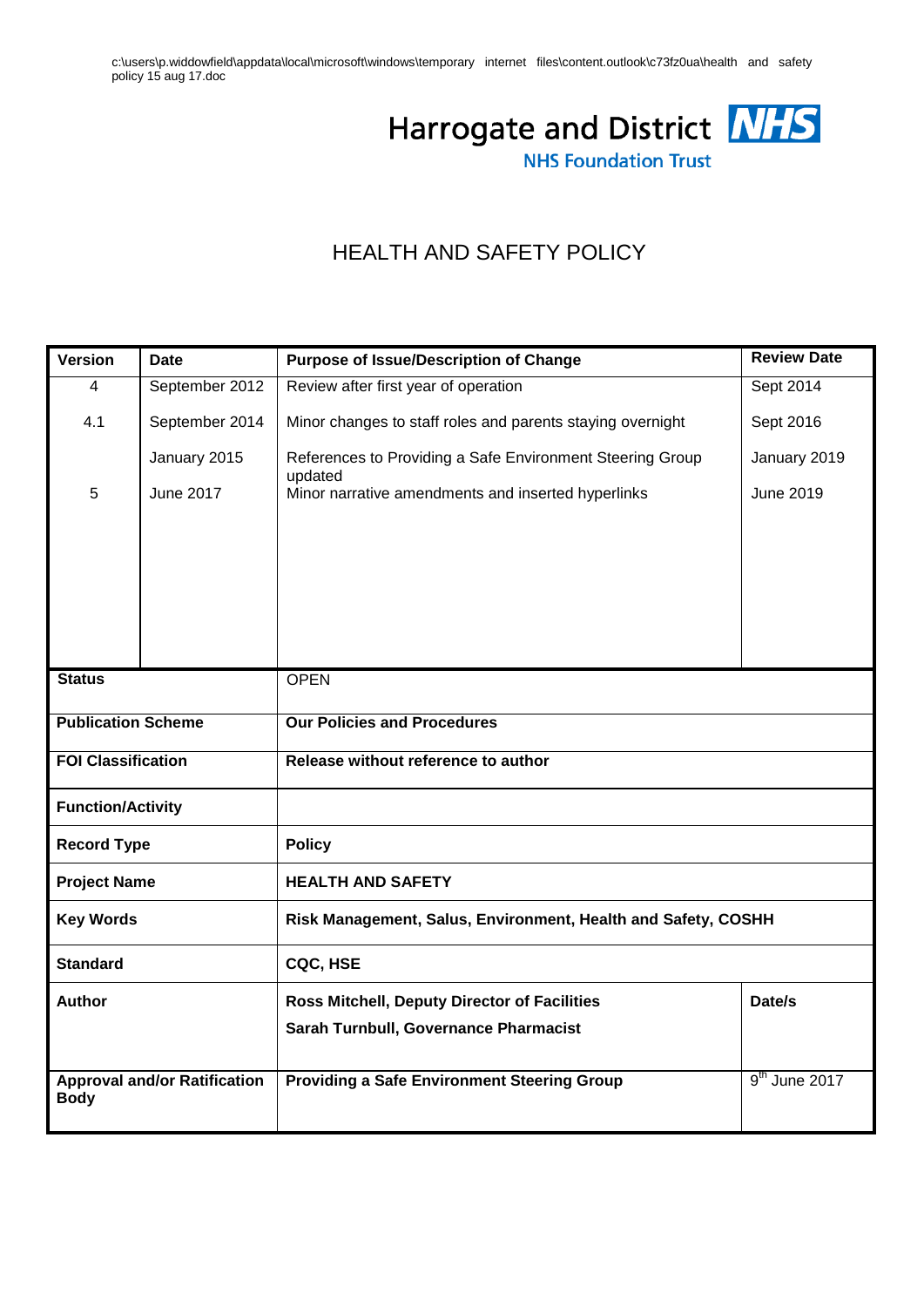# **CONTENTS**

| 1. |       |                                                                     |  |  |  |  |
|----|-------|---------------------------------------------------------------------|--|--|--|--|
|    | 1.1.  |                                                                     |  |  |  |  |
|    | 1.2.  |                                                                     |  |  |  |  |
|    | 1.3.  |                                                                     |  |  |  |  |
|    | 1.4.  |                                                                     |  |  |  |  |
| 2. |       |                                                                     |  |  |  |  |
|    | 2.1.  |                                                                     |  |  |  |  |
|    | 2.2.  |                                                                     |  |  |  |  |
|    | 2.3.  | Ward/Department Risk Assessment Process Flowchart 8                 |  |  |  |  |
|    | 2.4.  |                                                                     |  |  |  |  |
|    | 2.5.  |                                                                     |  |  |  |  |
| 3. |       |                                                                     |  |  |  |  |
|    | 3.1.  |                                                                     |  |  |  |  |
|    | 3.2.  |                                                                     |  |  |  |  |
|    | 3.3.  |                                                                     |  |  |  |  |
|    | 3.4.  |                                                                     |  |  |  |  |
|    | 3.5.  | Clinical Directors, Operational Directors, Senior Management Leads  |  |  |  |  |
|    | 3.6.  | Departmental Managers, Team Leaders, Salus Control Book Holders'    |  |  |  |  |
|    | 3.7.  |                                                                     |  |  |  |  |
|    | 3.8.  |                                                                     |  |  |  |  |
|    | 3.9.  |                                                                     |  |  |  |  |
|    | 3.10. | Radiology Services Manager and Medical Exposure Committee  17       |  |  |  |  |
|    | 3.11. |                                                                     |  |  |  |  |
|    |       | 3.12. Local Security Management Specialists (Acute & Community)  17 |  |  |  |  |
|    | 3.13. |                                                                     |  |  |  |  |
|    | 3.14. |                                                                     |  |  |  |  |
|    | 3.15. |                                                                     |  |  |  |  |
|    | 3.16. | The Providing a Safe Environment Steering Group  19                 |  |  |  |  |
|    |       | 3.16.1.                                                             |  |  |  |  |
|    |       | 3.16.2.                                                             |  |  |  |  |
|    |       | 3.16.3.                                                             |  |  |  |  |
|    |       | 3.16.4.                                                             |  |  |  |  |
|    |       | 3.16.5.                                                             |  |  |  |  |
|    |       | 3.16.6.                                                             |  |  |  |  |
|    |       | Internal Patient Environment Action Group (PEAG)  21<br>3.16.7.     |  |  |  |  |
|    | 3.17. |                                                                     |  |  |  |  |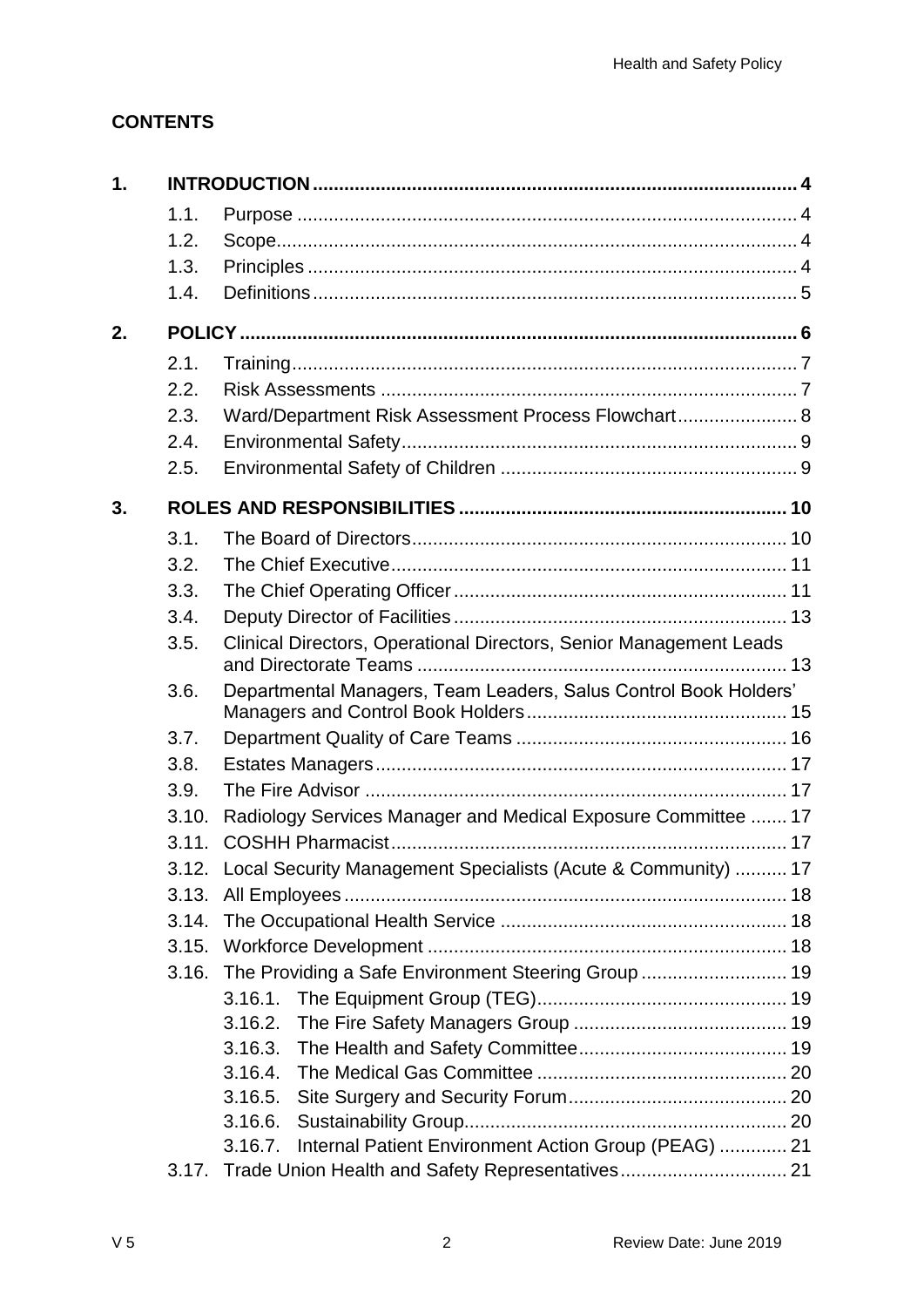|     | 3.19. Infection Prevention and Control/Communicable Diseases  21 |  |
|-----|------------------------------------------------------------------|--|
|     |                                                                  |  |
| 4.  |                                                                  |  |
| 5.  | <b>CONSULTATION, APPROVAL AND RATIFICATION PROCESS 22</b>        |  |
| 6.  |                                                                  |  |
| 7.  |                                                                  |  |
| 8.  |                                                                  |  |
|     | 8.1.                                                             |  |
|     | 8.2.                                                             |  |
| 9.  |                                                                  |  |
| 10. |                                                                  |  |
| 11. |                                                                  |  |
|     |                                                                  |  |
|     | 11.2. Appendix 2: Monitoring, Audit and Feedback Summary  28     |  |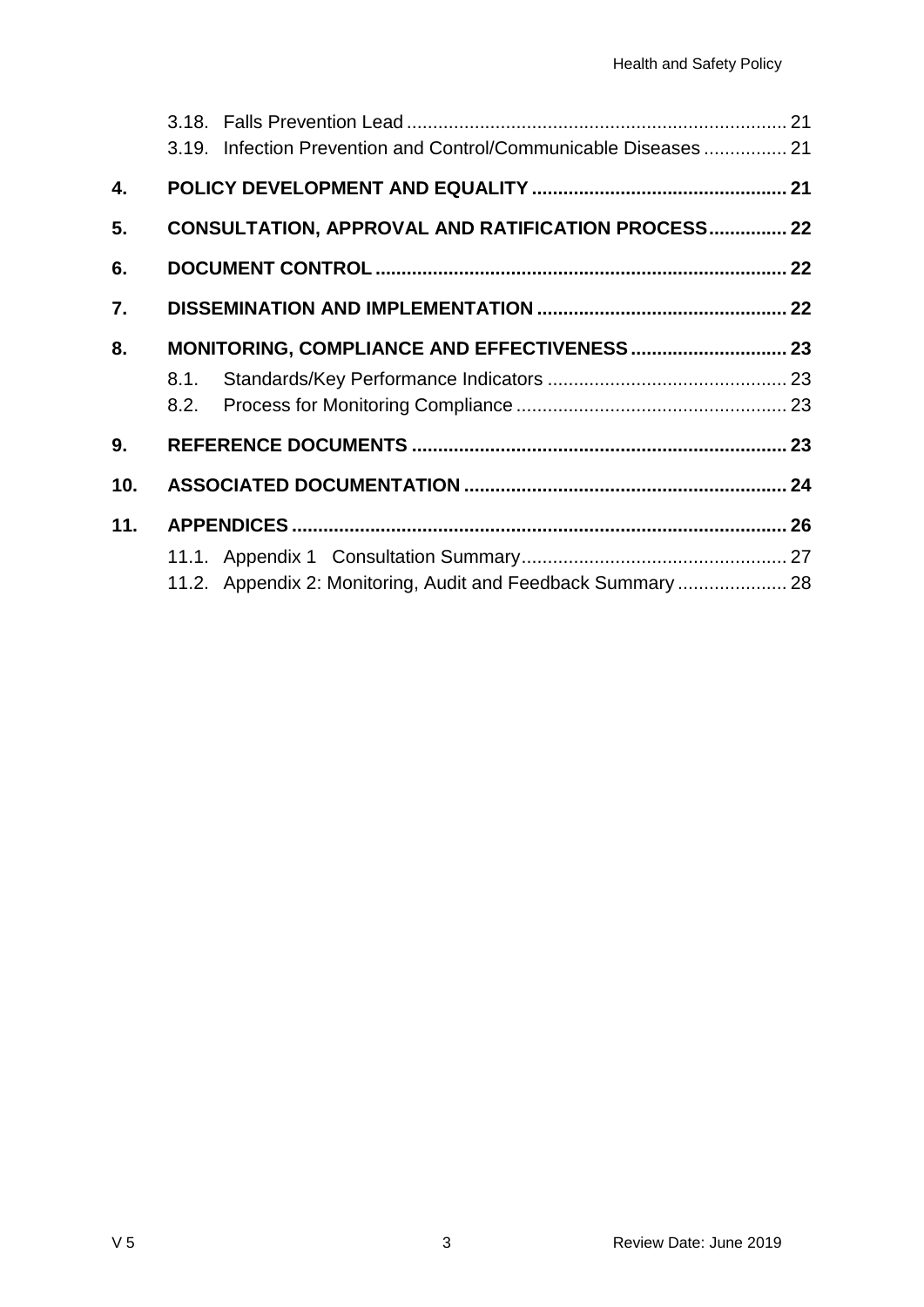# <span id="page-3-0"></span>**1. INTRODUCTION**

# <span id="page-3-1"></span>1.1. **Purpose**

The basis of UK health and safety law is the Health and Safety at Work etc. Act 1974. The Act sets out the general duties which employers have towards employees and members of the public, and employees have to themselves and to each other. This duty is further reinforced and amplified by the Management of Health and Safety at Work Regulations 1999.

This policy is intended to fulfil the requirements of the law by providing a tool for the systematic and effective management of health and safety within Harrogate and District NHS Foundation Trust (the Trust). It will inform and guide staff as to the way in which all significant hazards in the workplace are to be controlled, and the precautions to adopt. It promotes a cooperative approach and a commitment to strive to continuously improve performance which will enhance the development of the health and safety culture within the Trust.

So far as is reasonably practicable within the resources available, the Trust will seek to ensure the health, safety and welfare of the Trust's employees, patients and members of the public who are directly affected by the activities of the Trust.

# <span id="page-3-2"></span>1.2. **Scope**

Harrogate and District NHS Foundation Trust recognises its responsibilities as the Employer as specified in the Health & Safety at Work etc. Act 1974 and in all subsequent UK and European Health & Safety legislation that impinges on the activities of the Trust. This Policy covers all staff employed by the Trust while they are at work either within premises owned by the Trust or at any premises rented by the Trust from other bodies. It also applies to non employees including contractors, volunteers, students on placement, honorary contract holders and agency staff etc.

The Trust recognises that its staff also work in a variety of premises which are beyond its control, including in patients' own homes. These work activities are included in the scope of this Policy, and the Trust will make every reasonable effort within its powers to identify and control any hazards associated with these premises.

Trust staff working in areas not owned by the Trust must ensure that the findings of their risk assessments, which may affect other persons within the building, are discussed with the persons responsible for the area. Likewise any findings from risk assessments that have been carried out by persons responsible for such areas must be shared with Trust staff.

# <span id="page-3-3"></span>1.3. **Principles**

The Trust makes a commitment to satisfying the basic requirements of the Health and Safety at Work etc. Act 1974, of access, egress, safe plant and systems of work, transport, handling and use of articles and substances, information, training and supervision.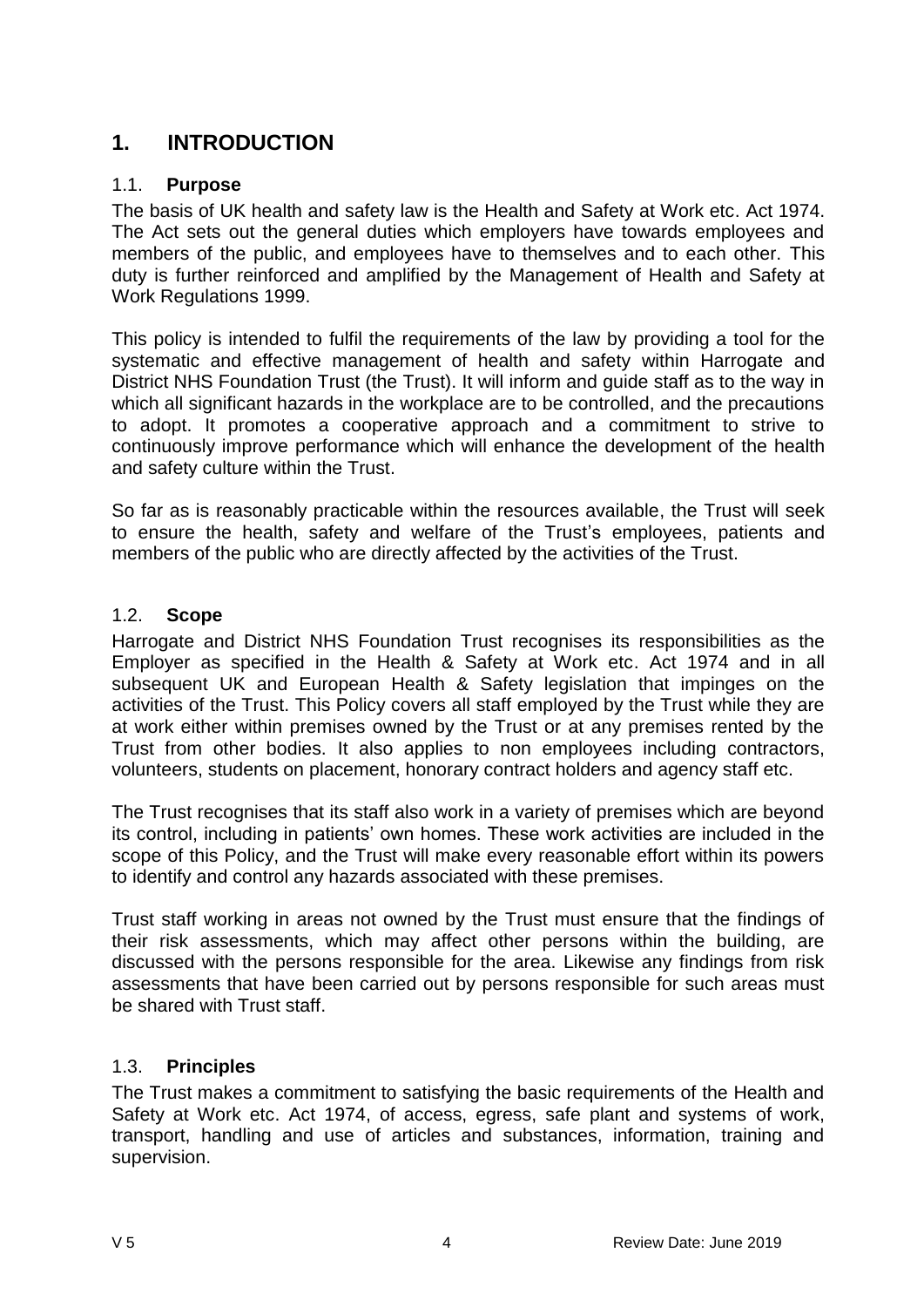It further makes a commitment to satisfying the additional requirements of the Management of Health and Safety at Work Regulations 1999 of risk assessment, emergency procedures, health surveillance and employment of competent persons.

Whilst the Trust accepts its ultimate responsibility for health and safety matters, all managers, supervisors and employees are required to ensure that procedures for safe working practices are observed and that they take reasonable care for the health and safety of themselves and other persons. Staff have a duty of care to all in their area who may have a disability, to ensure that they receive any assistance that they may require during normal or emergency situations to ensure their safety.

The Trust recognises that staff and their representatives have an important part to play in the identification and control of hazards in the workplace, and is committed to working with them to improve health and safety.

The Trust Board has set the objective of being considered a low-risk organisation by the Trust's insurers

The Chief Operating Officer accepts these commitments and responsibilities on behalf of the Trust Board.

#### <span id="page-4-0"></span>1.4. **Definitions**

- COSHH Control of Substances Hazardous to Health
- Datix web The Trust's approved Incident Report Form
- DSE Display Screen Equipment e.g. computer monitor
- HSE Health and Safety Executive
- IR(ME)R Ionising Radiation (Medical Exposure) Regulations 2000
- RIDDOR Reporting of Injuries, Diseases and Dangerous Occurrences 1995
- Salus **The Trust's external Health and Safety Advisors**
- PSE Group Providing a Safe Environment Steering Group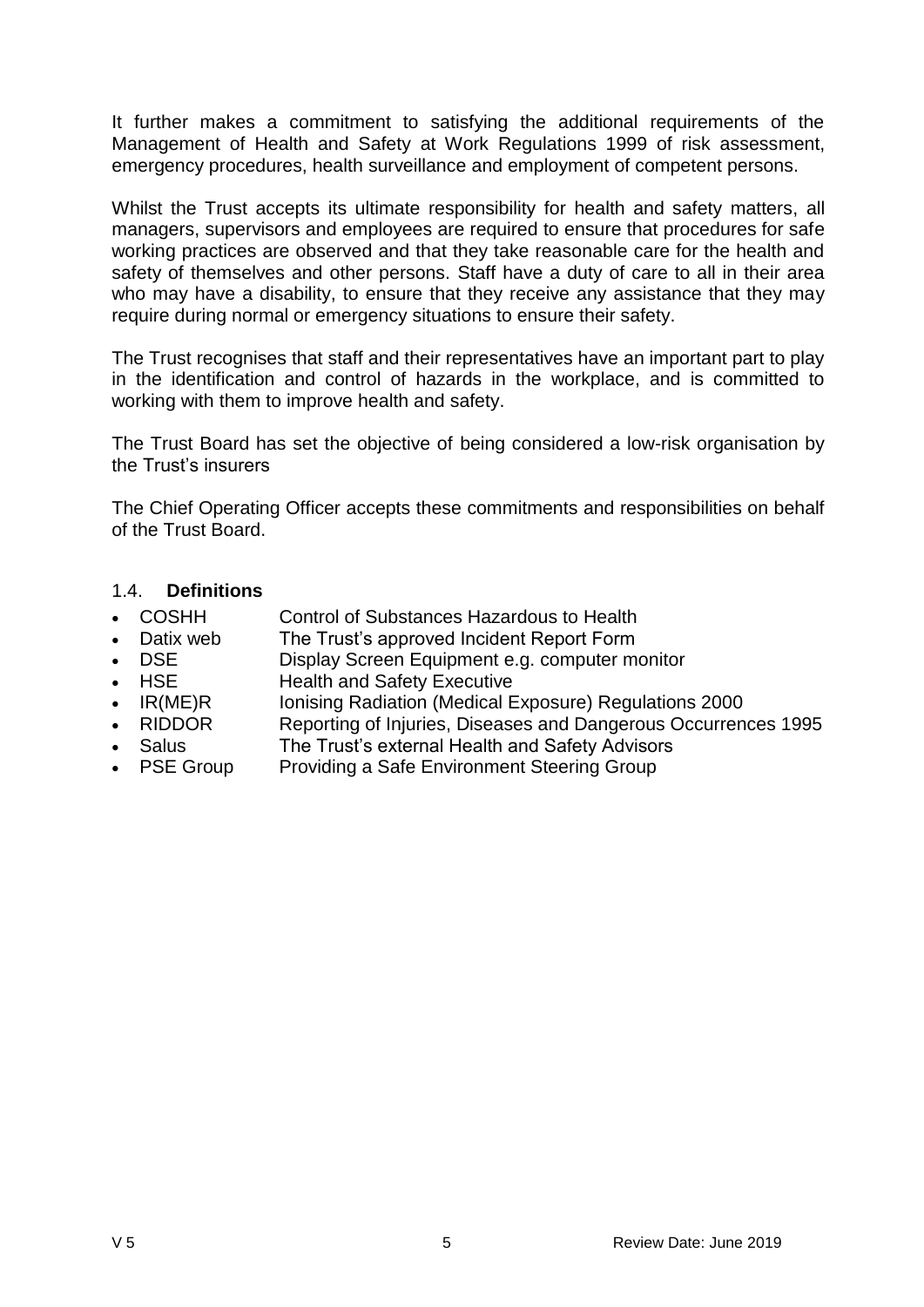# <span id="page-5-0"></span>**2. POLICY**

The Trust attaches the greatest importance to the health, safety and welfare of its employees at work and anyone else who may be affected by its business activities.

The Trust, in addition to consulting with health and safety representatives as identified by Human Resources, will operate a policy of open communication and will actively encourage staff participation and co-operation in identifying and controlling risks. In turn, the Trust will expect commitment from employees to cooperate and work together with management in striving to continuously improve health and safety standards, which will assist the Trust in achieving its aim. The Trust will endeavour to ensure compliance under current and new legislation, guidance and codes of practice to secure a safe and healthy organisation by using established risk management techniques.

This Policy should enable management and staff to work together positively to ensure an environment compatible with the provision of services to patients, where hazards are controlled and risks to the health and safety of staff and others are reduced to a minimum.

One of the Trust's tools for compliance with health and safety legislation, guidance and codes of practice is the adoption of Salus Health and Safety Control Books. Each Control Book has a registered holder and covers specific areas or services of the Trust. The Control Books contain guidance notes, auditable checklists and risk assessments for managers to use and complete. Assurance that the arrangements contained within this Policy are maintained is achieved through an annual review by the control book holder's line manager and Operational Director/Senior Management Lead. Annual peer reviews of Salus Control Books take place within each directorate. In addition, an external audit is performed by Salus on a four-year rolling programme.

Risks identified by risk assessments as being moderate or high are recorded in the appropriate departmental risk registers, with all residual high risk entries being cascaded to directorate registers, as described in the Trust Risk Management Policy.

The Trust facilitates a Salus Control Book Holders' Network for book holders and their line managers. The aim of this network is to provide a mechanism for advice and support by Control Book Holders' peers.

This Trust Health and Safety Policy is also supported by other Trust policies e.g. Security, COSHH, Fire, Infection Prevention & Control, Risk Management & associated Estates policies (available on the Trust Intranet) and by appropriate departmental policies and other specialised policies as determined by a risk assessment of the area and the function being undertaken.

The Trust recognises that improvements to the working environment will be subject to competition for resources within its budget. The Trust's managers and staff therefore have a responsibility to ensure that priorities are properly identified and balanced within the overall objectives and functions of the Trust.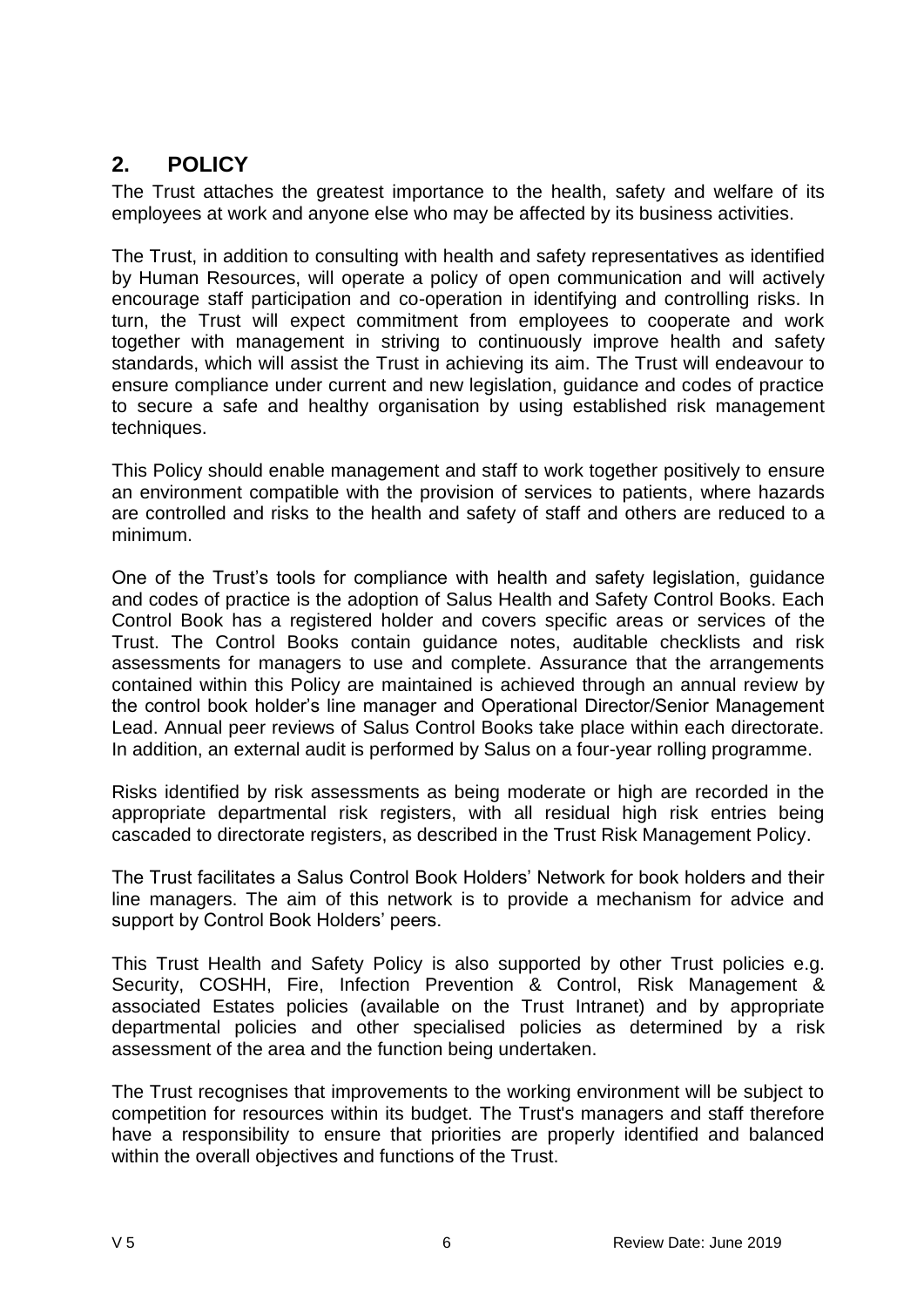# <span id="page-6-0"></span>2.1. **Training**

Training for health and safety should include training on the use of the Salus Control Book system, other accredited computerised specialist systems and training for managers, for example those that are run by the Institute of Occupational Safety and Health and recognised training for trade union safety representatives, such as those that are run by the TUC or specific trade unions.

Training on aspects of the Salus Control Book will be available to Salus Control Book Holders on an annual basis. Records of this training are retained in each Salus Control Book, and a central register is maintained by Workforce Development. Operational Directors/Senior Management Leads will be responsible for ensuring holders are trained.

# <span id="page-6-1"></span>2.2. **Risk Assessments**

The Salus Control Book provides practical guidance on health and safety regulations and on risk assessment. The flowchart in Section 2.3 also shows how the risk assessment process should proceed. Where weaknesses are identified appropriate action plans should be implemented to resolve these and control the hazards as far as is reasonably practicable. Any remaining moderate or high risks must be added to the appropriate risk register for the department.

General guidance on risk assessment is also available on the Trust Intranet [click here](http://nww.hdft.nhs.uk/EasysiteWeb/getresource.axd?AssetID=35706&type=full&servicetype=Attachment)

Risk Assessments must be reviewed annually to ensure that they are still valid. Reassessment would be required sooner if there is:

- A change in legislation;
- A change in control measures;
- A significant change in the work;
- An introduction of new technology or equipment;
- A reason to suspect the original assessment is no longer valid;
- A review following an accident, near miss or dangerous occurrence.

Annual peer reviews within the directorate or by co-operation between directorates, should also be performed, using the template provided in **Salus Forms**.

Line Managers must ensure that Salus Control Book Holders are allowed sufficient time and resources on a regular basis to enable them to complete all Risk Assessments and reviews that are appropriate to their area of work. A Health and Safety Activity Planner is available within the Control Book to facilitate this.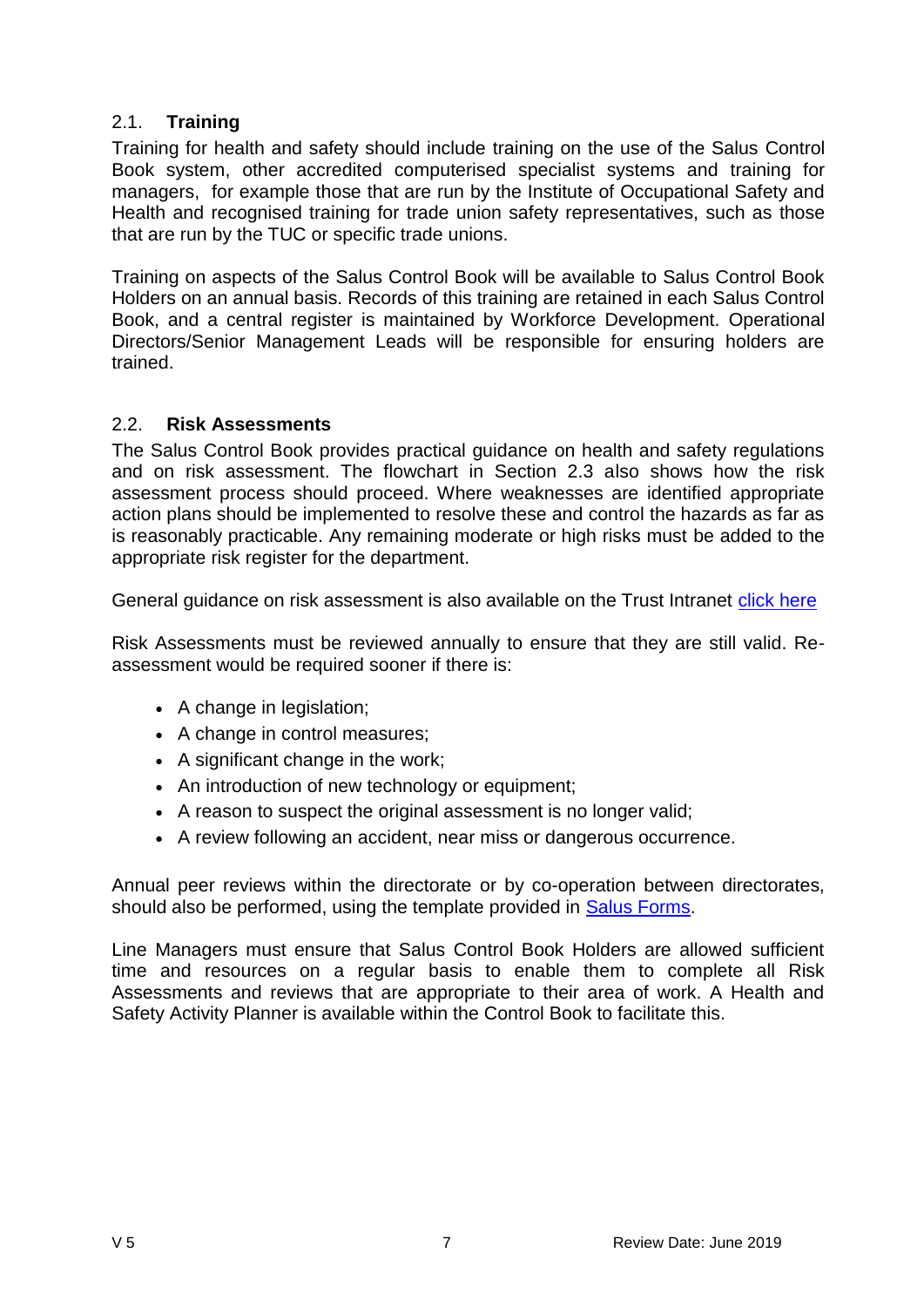# <span id="page-7-0"></span>2.3. **Ward/Department Risk Assessment Process Flowchart**

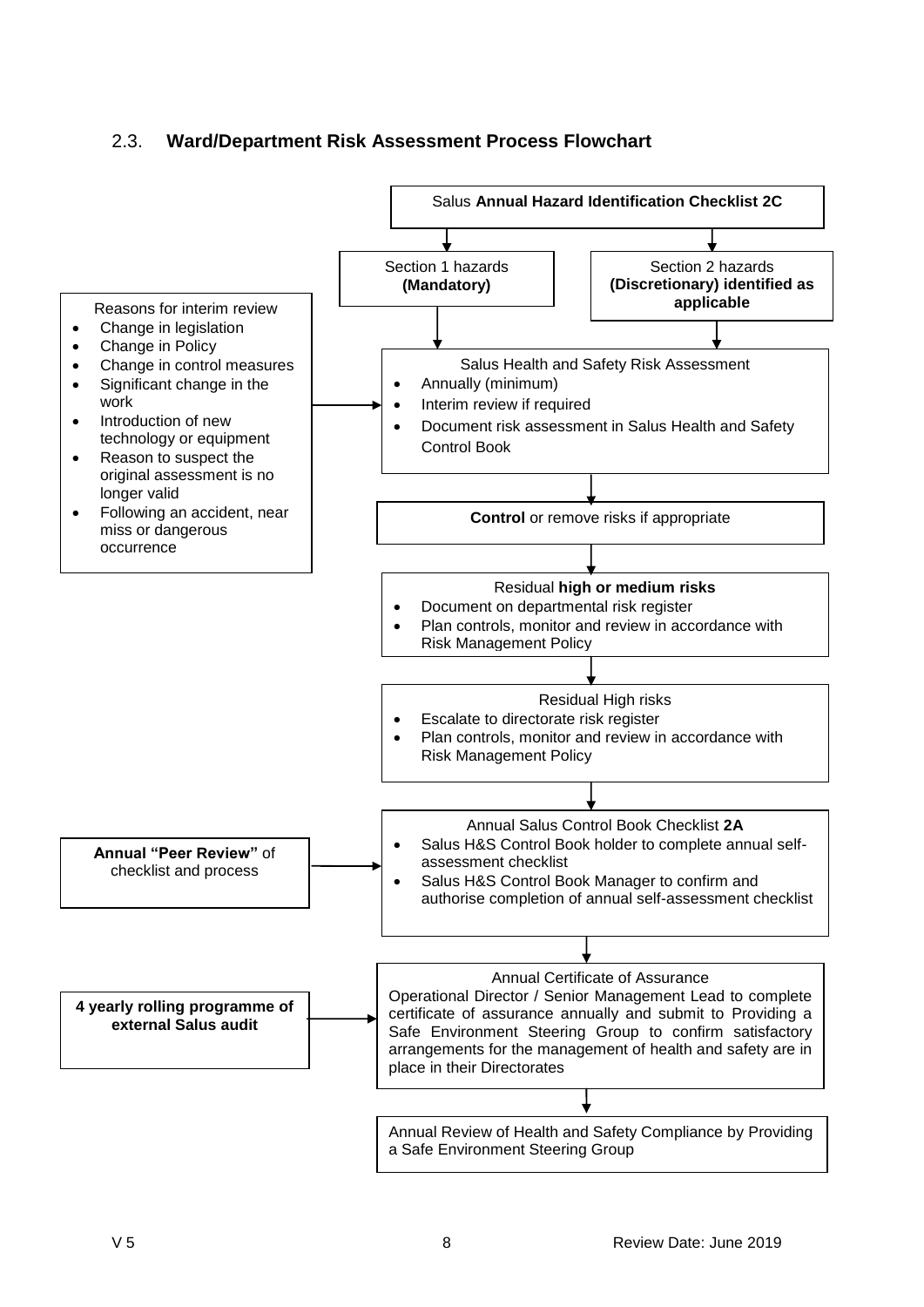# <span id="page-8-0"></span>2.4. **Environmental Safety**

In order to provide and maintain a safe environment, the following general requirements must be met:

- All risks must be fully assessed and recorded in the ward/department Salus Control Book;
- Risks identified as high or moderate must be included in departmental risk registers;
- Residual risks identified as high must be escalated to Directorate Register.
- All accidents must be reported, however slight, to the senior ward/department manager on duty immediately. Trust incident reporting procedures must be implemented following all accidents, near misses or dangerous occurrences, using Datix web;
- All staff should know where to find all emergency equipment relevant to their work area.
- All equipment should be stored safely;
	- Medicines, lotions, hazardous cleaning solutions and equipment should be kept locked away when not in use, following all specific instructions from the manufacturer, not be left unattended and when they are in use they must be kept in sight;
- All spillages on floor surfaces should be wiped immediately in line with the Trust's [COSHH Policy,](http://nww.hdft.nhs.uk/EasysiteWeb/getresource.axd?AssetID=7120&type=full&servicetype=Attachment) which can be accessed on the intranet, and the Trust's [Infection Control Policies,](http://nww.hdft.nhs.uk/clinical-support-and-cancer-services/infection-prevention-and-control/hospital-resources/hospital-infection-control-policies/) also available on the intranet;
- All clinical areas must adhere to the principles of basic tidiness and accident prevention to avoid unnecessary accidents, whilst maintaining a patientfriendly environment;
- All clinical areas must comply with infection control policies, and all measures for the prevention of sharps injuries and inoculation incidents;
- Patients and visitors are not allowed in ward kitchens. Separate arrangements are in place in paediatric and maternity areas.
- Care should be taken to avoid trailing leads or flexes at all times, and to ensure that floors are kept clear, clean and dry.

# <span id="page-8-1"></span>2.5. **Environmental Safety of Children**

Responsibility for the care of other people's children requires an acute awareness of the possible safety risks at all times. It is paramount that all health care professionals are aware of their moral and social responsibilities in carrying out their duties, as the law demands an extremely high standard of care.

Everything possible should be done to avoid any accident or dangerous occurrence that may cause:

- $\bullet$  Injury and/or pain to the child;
- Possible permanent disability or loss of life;
- Spread of infection;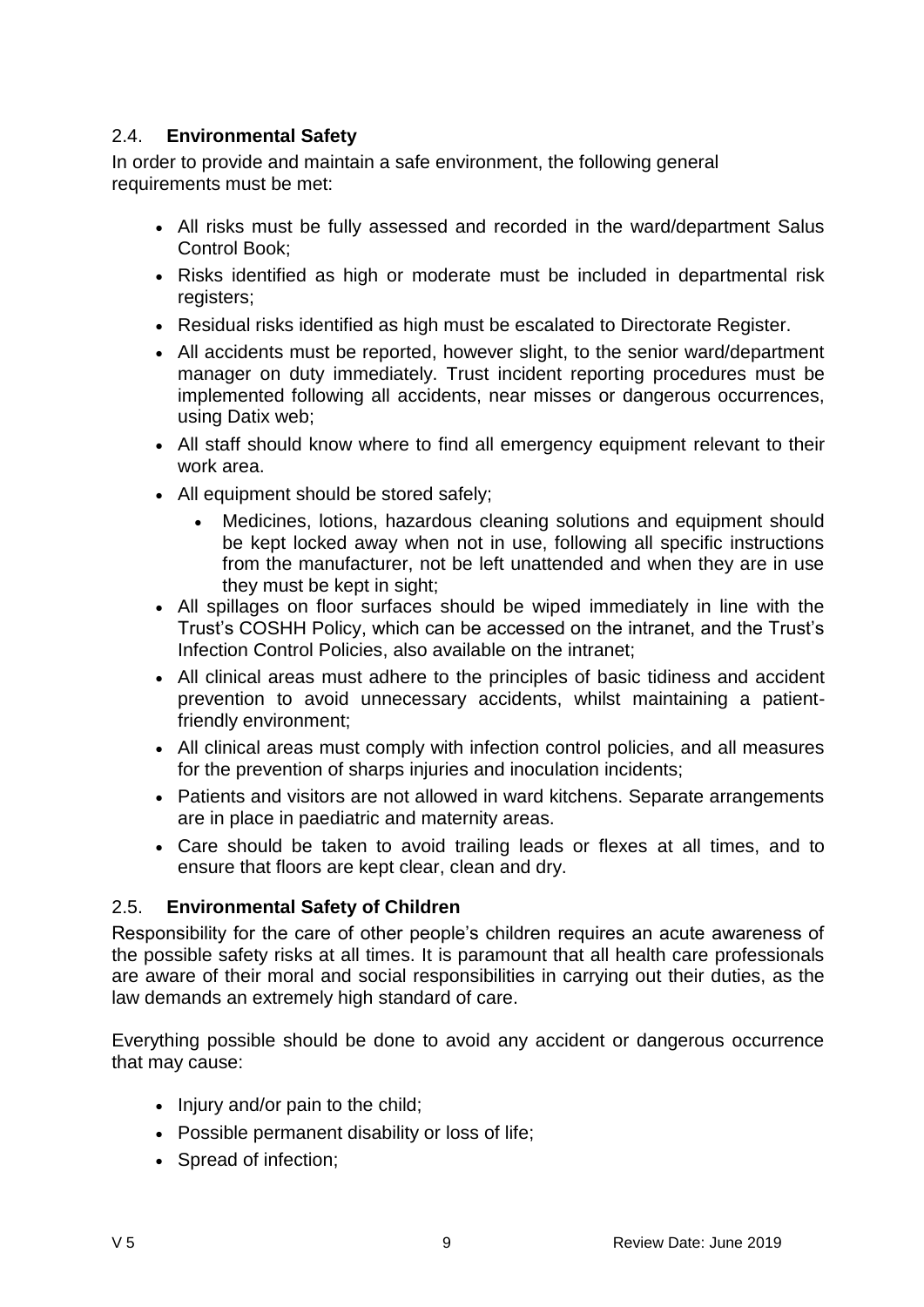Distress to staff or other persons who find themselves involved in such an occurrence, perhaps not having been instructed about latent risks.

In addition to the general requirements in Section 2.4, the following additional requirements also apply in areas where children are treated, dependent on the age of the child, and for partners staying overnight in the maternity unit.

- Patient areas must not be left unattended whilst occupied by patients undergoing treatment and ongoing care e.g. bed bays, playroom areas, bathrooms and treatment rooms. A parent/carer over 16 years old would normally supervise younger children during waking hours, with direct supervision being provided by staff in their absence. Older children may be left unattended for short periods, depending on their age and clinical condition;
- Patients are not allowed to bath/shower without nursing/parental/carer supervision. For older children, due attention to their privacy and dignity should be balanced with measures to ensure their safety;
- Resident parents and partners staying overnight in maternity may use the parents' kitchen. Parents may use the shower area with permission, but should take care at all times. Patients and visiting children are not allowed in ward or parents' kitchens at any time;
- Toddlers should be supervised at all times;
- Patients are not allowed to travel with staff while undertaking hospital errands to other departments or clinical areas within the Trust;
- Cot sides should be placed in the fully raised position at all times. Unoccupied cots should have the cot sides up to prevent a child climbing in;
- Safeguarding must be taken into consideration when allocating bed spaces. Age ranges of children must be considered when bed bays are shared as must the gender of any parent staying overnight;
- Consideration must be given to the environmental temperature when caring for babies under one year old due to their inability to maintain body temperature.

# <span id="page-9-0"></span>**3. ROLES AND RESPONSIBILITIES**

#### <span id="page-9-1"></span>3.1. **The Board of Directors**

The Board of Directors, as the employer, is ultimately responsible for fulfilling all duties assigned to it in current UK Health and Safety Legislation. It has the following specific accountabilities:

- To assume overall responsibility for ensuring compliance with the provisions of the Health and Safety at Work etc. Act, 1974 and associated legislation, guidance and codes of practice, and for determining and monitoring the effectiveness of its Health and Safety Policy, so far as is reasonably practicable within the resources available;
- To be responsible for the maintenance of the arrangements for carrying out this policy and for the application of new legislation, regulation, codes of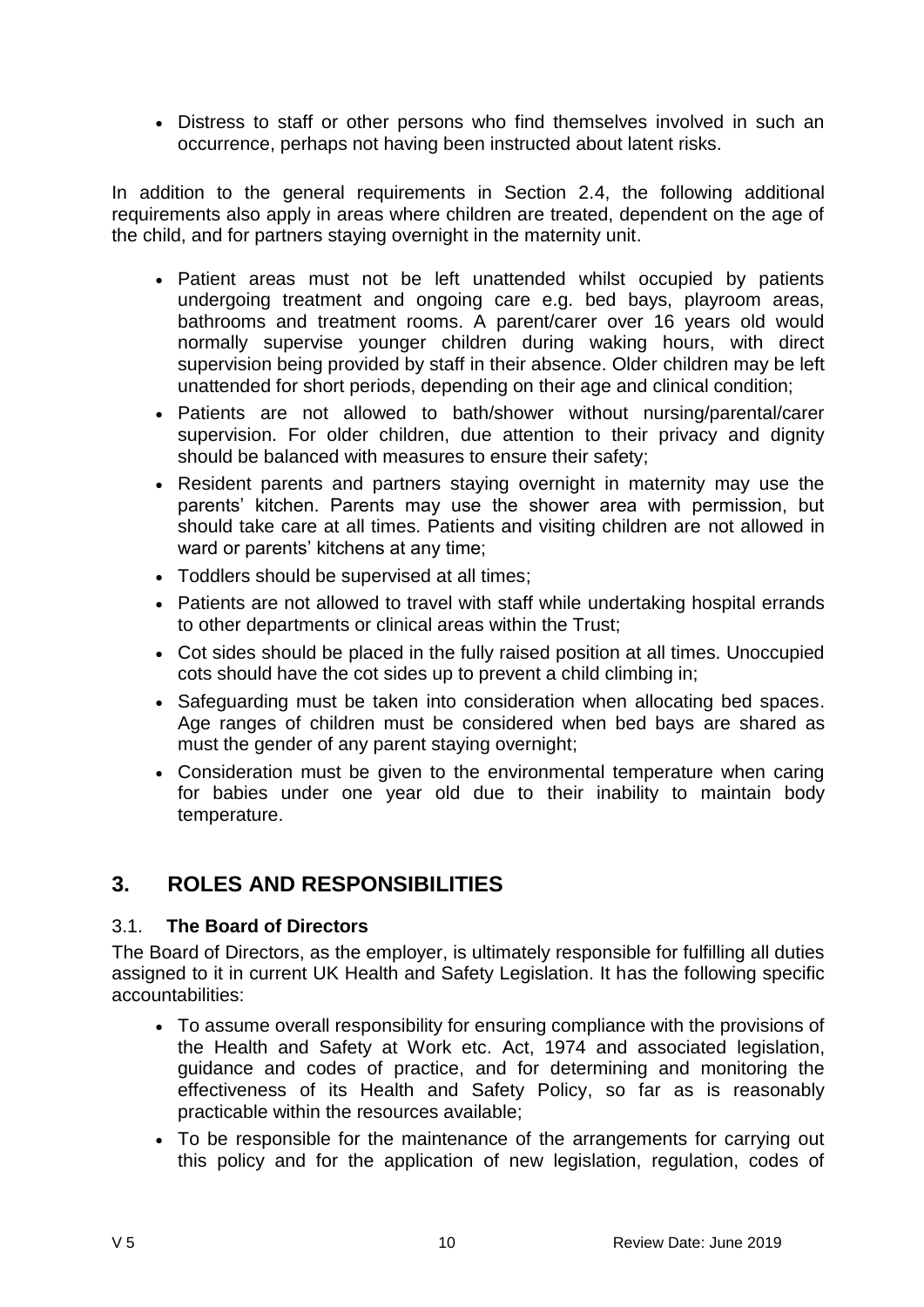practice and other appropriate guidance and subsequent revision of this policy;

- To ensure, through the Chief Executive, that Directors and Senior Managers have clearly defined accountability for health and safety management systems as set out in section 37 of the Health and Safety at Work etc. Act 1974;
- To ensure that Health and Safety is recognised as an integral part of business performance;
- To ensure that Health and Safety is an integral part of all staff contracts of employment, and is reflected in appraisal objectives for regular review.

# <span id="page-10-0"></span>3.2. **The Chief Executive**

The Chief Executive is the individual accountable for ensuring that all the duties assigned to the Board by law are carried out throughout the Trust. The following specific accountabilities are discharged through the Chief Operating Officer to ensure that premises and services are planned, organised, controlled, monitored and reviewed to ensure that:

- Effective risk management and health and safety systems are in place;
- Appropriate safety policies and procedures are in place and regularly reviewed;
- Risks are controlled effectively;
- A safety culture is promoted among all staff;
- A continuous improvement in health and safety performance is achieved.

In addition, the following accountability is discharged through the Director of Workforce and Organisational Development to ensure that:

• An appropriate Occupational Health Service is provided in order to maintain the health of employees and to ensure good working conditions.

# <span id="page-10-1"></span>3.3. **The Chief Operating Officer**

As the individual accountable to the Chief Executive for all health and safety matters throughout the Trust, he/she has the following specific responsibilities, which may be delegated as appropriate, so far as is reasonably practicable within the resources available:

- To review the Trust Health and Safety Policy regularly;
- To ensure that new legislation, regulations, codes of practice and other guidance are incorporated into the Trust's Health and Safety Policy;
- To ensure that a system for the reporting, recording and investigation of accidents, near misses and dangerous occurrences is maintained by the Department of Risk Management;
- To ensure that a system is in place for reporting any dangerous occurrences under RIDDOR to the HSE;
- To ensure that any necessary actions or changes in policy or procedures following an accident, near miss or dangerous occurrence are completed in a timely manner;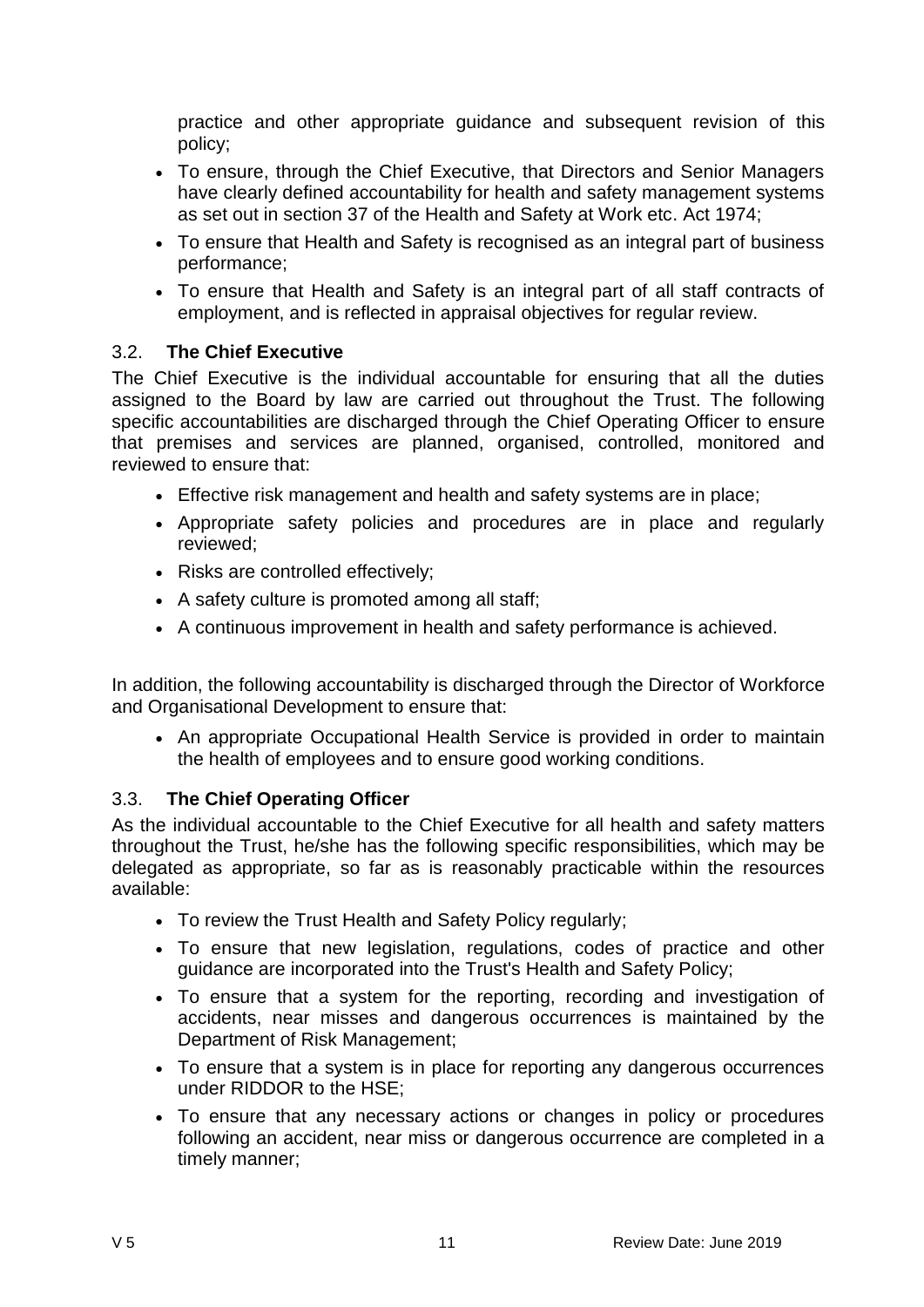- To ensure that audits and monitoring are carried out as detailed in Appendix 2;
- To ensure that the results of audit and monitoring are acted upon and incorporated into policies and procedures as appropriate;
- To make arrangements for systems to facilitate the inspection of premises, to deal with special risks relating to particular types of work activities and to check the effectiveness of arrangements;
- To liaise with experts as necessary and to develop close links with officers of the HSE;
- To develop appropriate arrangements in response to identified general hazards, (e.g. fire prevention, control of infection, radiological protection);
- To develop appropriate contingency arrangements in the event of a failure in major utilities, fire, flood or other emergencies such as security;
- To provide and maintain plant and systems of work that are, so far as is reasonably practicable, safe and without risks to health;
- To provide a process that ensures that all equipment is properly installed, used, stored, maintained, tested, cleaned, serviced and replaced appropriately, taking account of relevant legislation, manufacturer's instructions and relevant expert guidance;
- To ensure that arrangements for the classification, segregation, collection, storage, handling, transport, treatment and disposal of all healthcare waste comply with legislative requirements;
- To maintain in a condition that is safe and without risk to health, any place of work under the Trust's control, as far as is reasonably practicable and to provide and maintain means of access to and egress from it that are safe and without such risk;
- To provide and maintain a work environment which is adequate with regard to facilities and arrangements for the welfare of employees at work;
- To ensure that effective measures are in place for controlling and monitoring the work of contractors;
- To ensure systems are in place for the monitoring of premises not controlled by the Trust but where Trust employees work, so that risks are adequately controlled;
- To ensure systems are in place for the provision of any required information, instruction, training and supervision of staff in relation to health and safety;
- To recognise the need for joint consultation between management and staff safety representatives to be effective in order to ensure the provision and maintenance of good health and safety practices, and to actively encourage all levels of management to consult with and involve staff and their representatives in health and safety matters;
- To ensure good working conditions and, as advised by the Occupational Health Service, appropriate first aid arrangements;
- To ensure that all Trust staff recognise and discharge their responsibilities under this policy;
- To consult with specialist advisers and competent persons, and employ the technical expertise of senior managers as necessary.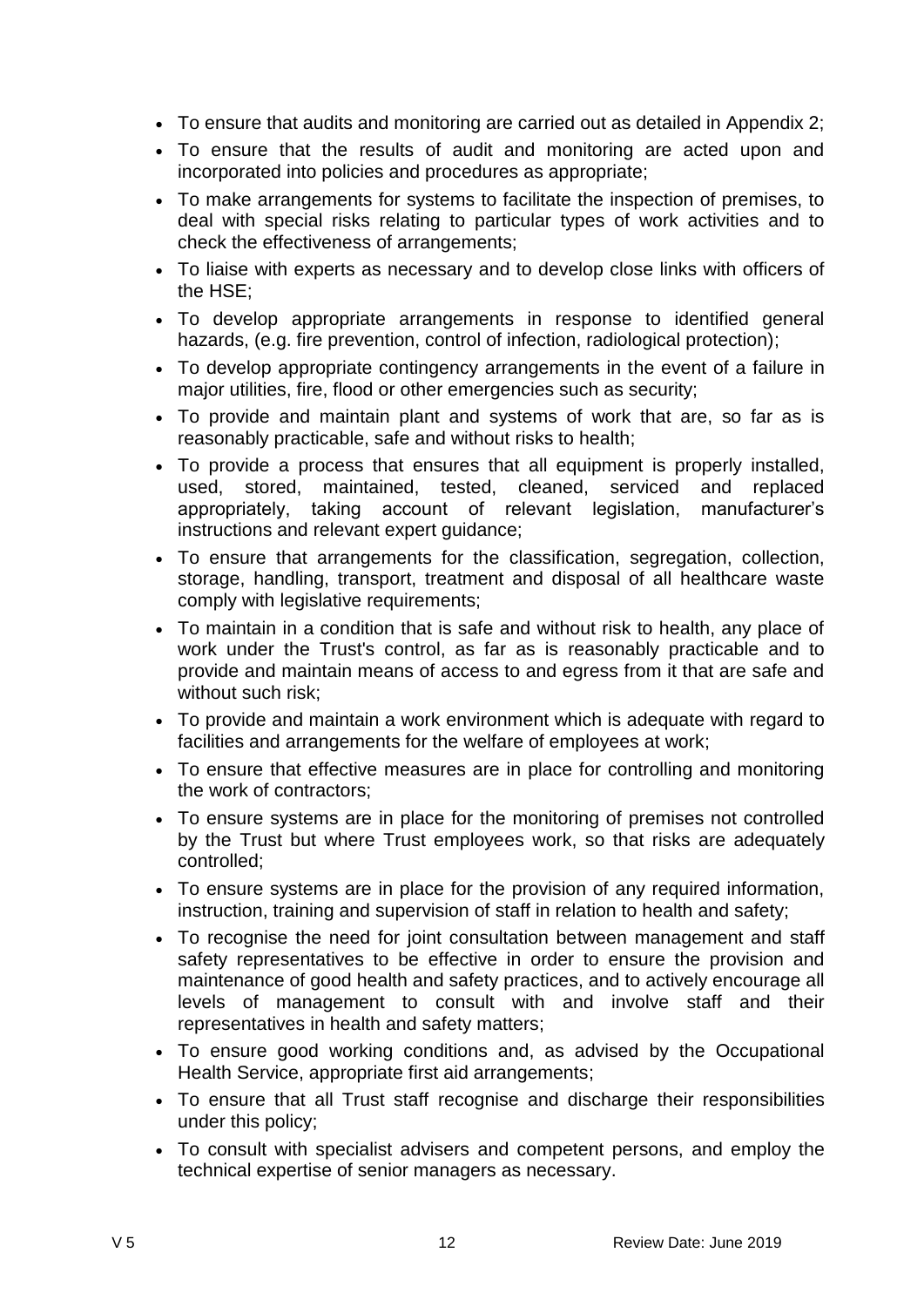# <span id="page-12-0"></span>3.4. **Deputy Director of Facilities**

The Deputy Director of Facilities is responsible to the Chief Operating Officer for the management of certain delegated aspects of health and safety as appropriate.

In addition to the above delegated roles and responsibilities, the Deputy Director of Facilities has the following specific responsibilities:

- Chairing, jointly with Staff Side Chair, the Trust's Health and Safety Committee;
- Managing the rolling programme of audits of Salus Health and Safety Control Books and the dissemination of audit findings;
- Determining and arranging annual Salus Health and Safety Training;
- Maintaining an up to date list of Salus Health and Safety Control Book Holders;
- Acting as point of contact for all Salus Health and Safety Control Book Holders, Line Managers and Operational Directors.

#### <span id="page-12-1"></span>3.5. **Clinical Directors, Operational Directors, Senior Management Leads and Directorate Teams**

Clinical Directors and their teams are responsible to the Chief Executive as set out in the accountability framework for ensuring that appropriate health and safety management systems are in place within their own directorates, and for ensuring safety policies and procedures are adhered to which will ensure the trust meets its duty under current legislation, guidance and codes of practice.

They have the following specific responsibilities, so far as is reasonably practicable within the resources available, which may be delegated to appropriate Senior Managers:

- To be responsible for the health and safety at work of all subordinate staff, and to ensure the commitment of managers, supervisors and all staff to this end;
- To ensure that the directorate's activities are conducted in such a way as not to be injurious to the health, safety and welfare of those persons affected by them;
- To implement the Trust's Health and Safety Policy and subsequent protocols and procedures within directorates and to ensure departmental Health and Safety Policies are produced where appropriate to cover the local area of work;
- To ensure that details of policies and procedures in relation to health and safety are brought to the attention of all staff, to promote general awareness of health and safety and the adoption of a safety culture;
- To ensure the production of safe working procedures and written safety specifications for the use of specialist equipment which may have attendant hazards;
- To ensure staff are provided with specific health and safety training which will assist them in acquiring the skills, knowledge and competencies necessary to ensure a safe system of work;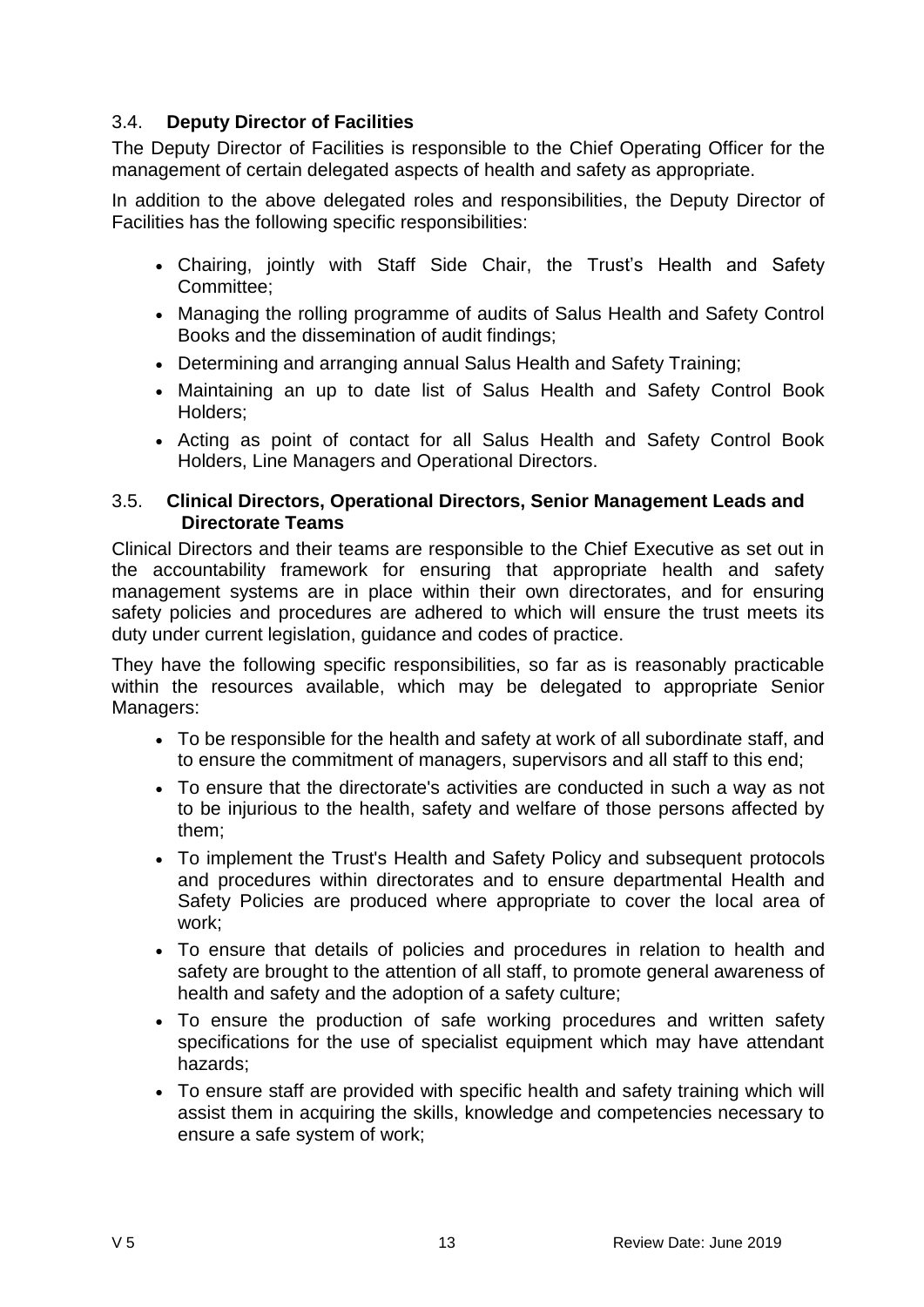- To ensure that all necessary risk assessments are completed, recorded in the Salus Control Book and introduced into department procedures and methods of working;
- To ensure that all risks identified as high or moderate are included in departmental risk registers, in order that controls can be planned, monitored, reviewed and escalated in accordance with the Risk Management Policy;
- To ensure that accidents, near misses or dangerous occurrences are reported using Datix web and investigated under the Trust's reporting procedures as appropriate;
- To ensure that Salus Control Book Holders' Managers make available to Book Holders sufficient time and resources on a regular basis for them to complete the Salus Control Book and all necessary actions;
- To ensure that Control Book Holders' Managers examine and review the Control Book annually, and sign to confirm this action;
- To ensure that peer review of Control Books and risk assessments within the directorate is undertaken annually, using the template in [Salus Forms;](http://nww.hdft.nhs.uk/trust-wide/health-and-safety)
- To complete a documented annual review using the Annual Salus Health and Safety Control Book Checklist 2A - [Salus Checklists](http://nww.hdft.nhs.uk/trust-wide/health-and-safety) to ensure that all Control Books in their directorate have been completed and signed off by the respective manager. The original should be retained in the appropriate Control Book, with a copy retained by the Operational Director/Senior Management Lead on behalf of the directorate;
- The Operational Director/Senior Management Lead must complete an annual Certificate of Assurance for all Salus Control Books in their directorate or respective service, - [Salus Forms.](http://nww.hdft.nhs.uk/trust-wide/health-and-safety/salus-forms/) This must be submitted annually to the Providing a Safe Environment Steering Group to provide assurance;
- To ensure that audits and monitoring are carried out as detailed in Appendix 2;
- To ensure that the results of audit and monitoring are acted upon and incorporated into directorate policies and procedures as appropriate;
- To consult with specialist advisers and competent persons, and employ the technical expertise of senior managers as necessary;
- To provide adequate facilities for the welfare of employees at work;
- To ensure the proper supervision of the work of outside contractors and others working on Trust premises who are not employees;
- To clearly recognise the contribution to be made by staff safety representatives and to make available the appropriate facilities for their use;
- To operate a policy of open communication and encourage staff participation and cooperation in identifying and controlling risks;
- To identify the responsibilities attached to individuals within the workplace;
- To ensure that Health and Safety is an integral part of all staff Contracts of Employment;
- To ensure that contingency plans in the event of the failure of major utilities, fire, flood or other emergencies such as security are in place in their area of responsibility, with suitable staff procedures and training as necessary.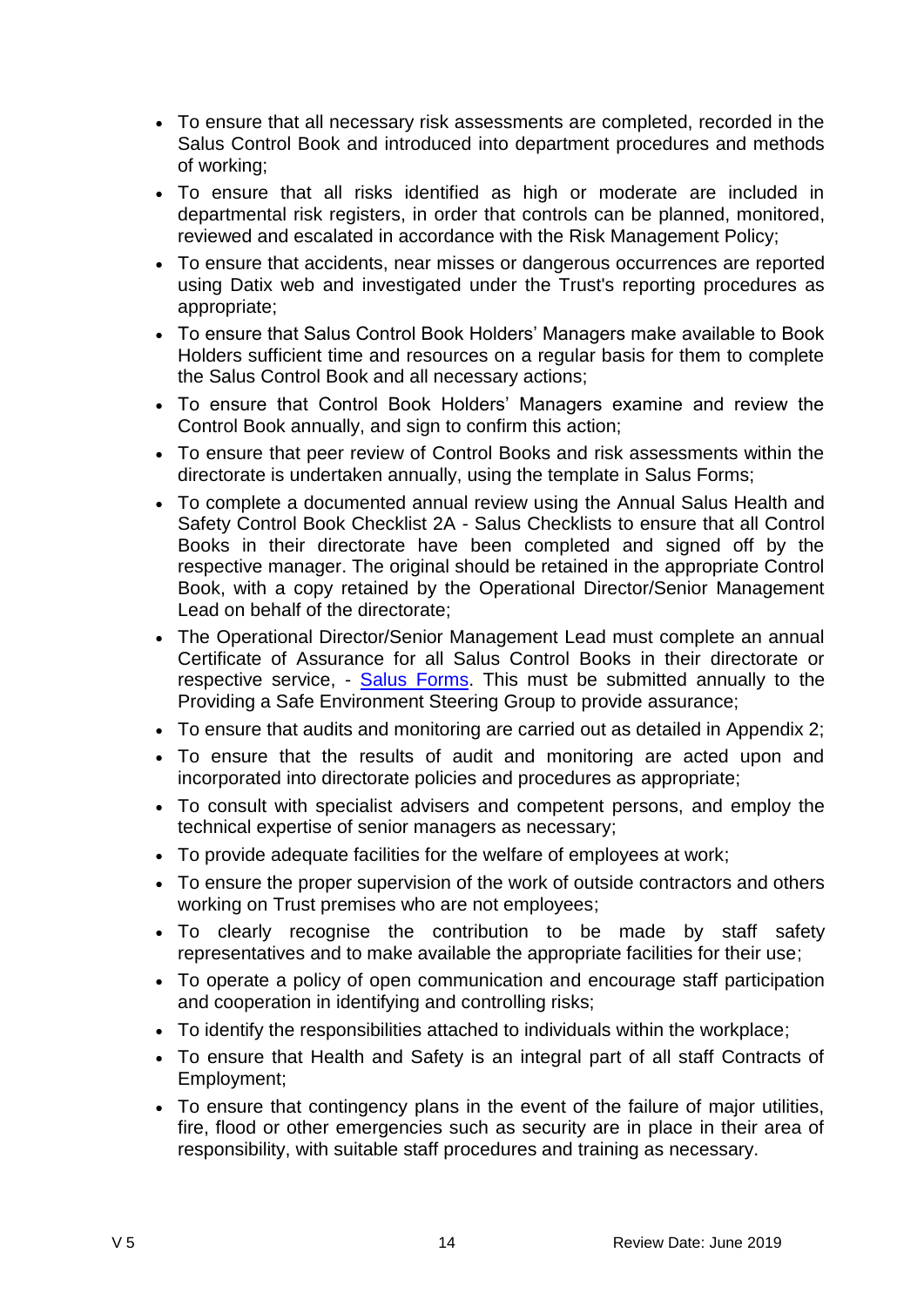#### <span id="page-14-0"></span>3.6. **Departmental Managers, Team Leaders, Salus Control Book Holders' Managers and Control Book Holders**

Have the following specific responsibilities:

- To be familiar with the Trust Health and Safety Policy together with any appropriate Departmental Policies and to implement these;
- To ensure that all necessary risk assessments for their area of responsibility are completed, recorded in the Salus Control Book and introduced into department procedures and methods of working. Use should be made of the Annual Hazard Identification Checklist 2C within Salus Control Books - [Salus Checklists;](http://nww.hdft.nhs.uk/trust-wide/health-and-safety/salus-checklists/)
- To ensure that all risks identified as high or moderate are included in departmental risk registers, in order that controls can be planned, monitored, reviewed and escalated in accordance with the Risk Management Policy;
- To ensure that Control Book Holders' Managers examine and review the Control Book annually, and sign to confirm this action;
- To present to Operational Directors/Senior Management Leads a completed Annual Salus Health and Safety Control Book Checklist 2A - [Salus Checklists](http://nww.hdft.nhs.uk/trust-wide/health-and-safety/salus-checklists/) for each Control Book, for audit and authorisation;
- To ensure that peer review of Control Books and Risk Assessments within the Directorate is undertaken annually - [Salus Forms;](http://nww.hdft.nhs.uk/trust-wide/health-and-safety/salus-forms/)
- To undertake a continuous review of all workplace and associated areas, machinery, equipment and work activities in order to identify any hazards as a preliminary to remedial action being taken;
- To ensure that any new machinery, equipment, processes or substances are fully risk assessed as part of the purchase process, and any control measures put in place before introducing them into the Trust;
- To provide appropriate personal protective equipment and ensure it is worn/used/maintained;
- To conduct regular housekeeping surveys within the location in conjunction with safety representatives;
- To ensure that staff are aware of and adopt safe working practices when lifting, handling, storing and transporting loads;
- To ensure that staff are aware of and adopt safe working practices to ensure the prevention of all slips, trips and falls including staff, patients and visitors;
- To ensure that staff are aware of and adopt safe working practices when working with sharps or body fluids;
- To ensure that staff are aware of and adopt safe working practices to ensure the prevention of fire;
- To ensure that staff are aware of and adopt safe working practices to ensure the security of Trust premises, assets and medicines;
- To ensure that staff are aware of and adopt safe working practices when using non-medical equipment, workstations and DSE;
- To ensure that staff are aware of and adopt safe working practices when using hazardous substances such as cleaning agents, solvents, chemicals, harmful medicines, etc.;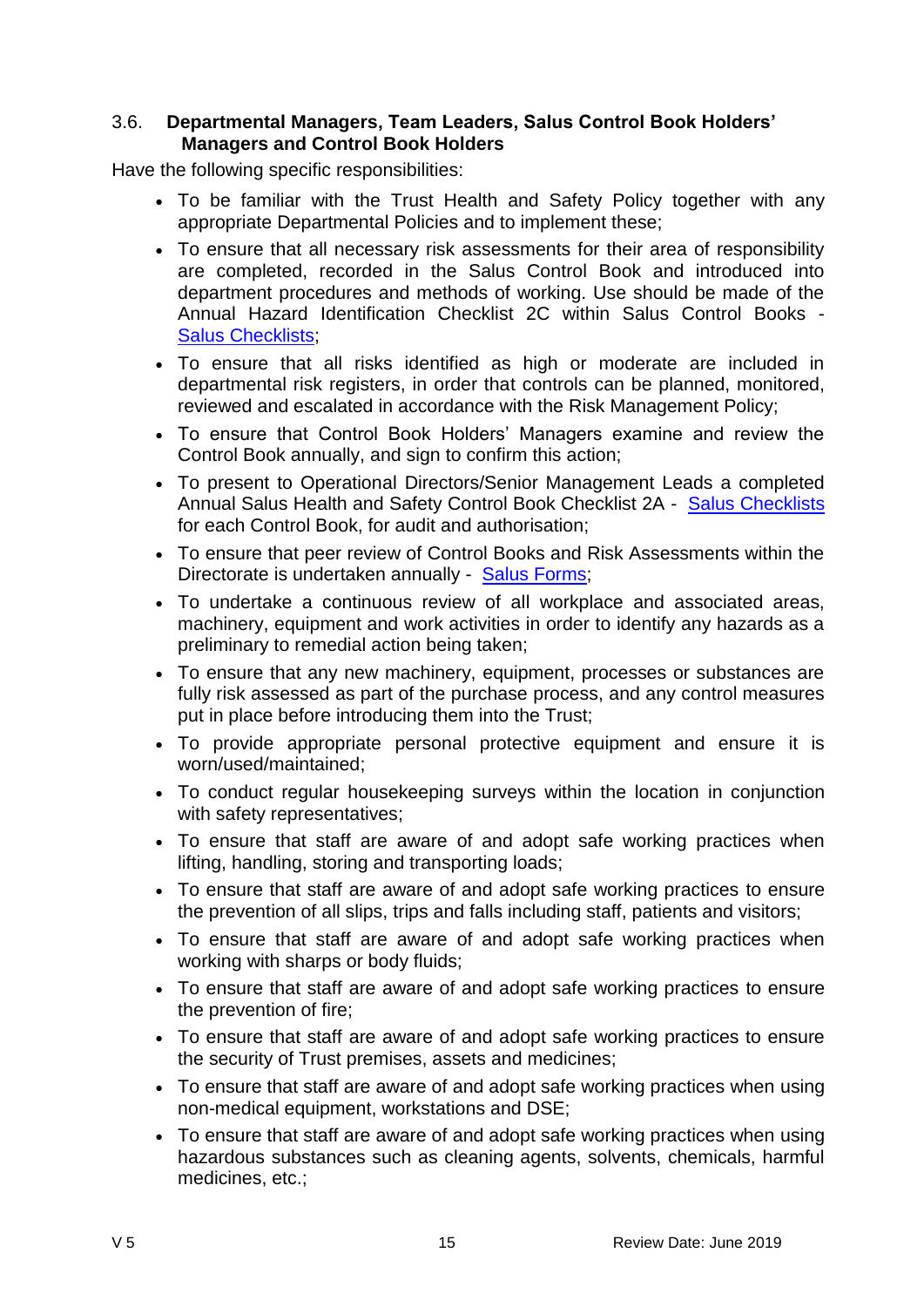- To ensure that staff are aware of and adopt safe working practices when working alone, or when potentially exposed to violence or aggression;
- To take all necessary precautions to ensure that no hazardous fumes, gases, odours, etc are emitted from the area of work;
- To ensure that adequate first aid facilities are available, as advised by the Occupational Health Service;
- To conduct audits and monitoring as detailed in Appendix 2;
- To ensure that the results of audit and monitoring are acted upon and incorporated into department Policies and Procedures as appropriate;
- To ensure that staff are adequately trained, made aware of all hazards to which they are exposed at work, the control measures in place and the first aid facilities available;
- To ensure that health surveillance is carried out as required by Trust Policies, the COSHH Manual or departmental Risk Assessments, as advised by the Occupational Health Service;
- To recognise staff safety representatives and involve them in health and safety matters;
- To ensure that the Generic COSHH Manual, edited by the Pharmacy Department and available on the Trust's Intranet, is accessed and edited to meet the requirements of the department. Each Risk Assessment must then be counter-signed by a senior colleague as described in the COSHH Manual;
- To ensure that staff receive appropriate training on COSHH, and that they have read and understood the COSHH Manual;
- To report all accidents, near misses or dangerous occurrences in their area of responsibility via Datix web, and ensure that they are thoroughly investigated;
- To ensure that any necessary actions or changes in policy or procedures following an accident, near miss or dangerous occurrence are completed in a timely manner;
- To ensure that all machinery and equipment is maintained in a safe condition, that safety devices and equipment are used and safety rules observed;
- To ensure, where appropriate, that all staff work within the requirements of the European Working Time Directive;
- To display relevant Health and Safety information in the workplace.

# <span id="page-15-0"></span>3.7. **Department Quality of Care Teams**

Department Quality of Care Teams should ensure that:

- All hazards have been identified and risk assessed;
- Action plans have been prepared and completed for any moderate or high risks;
- Any remaining moderate or high risks have been added to the departmental Risk Register and high risks are escalated to the Directorate Risk Register as appropriate;
- That any accidents, incidents or near-misses have been reported and investigated, and that any necessary actions or changes in procedure necessary to prevent a re-occurrence have been put into place.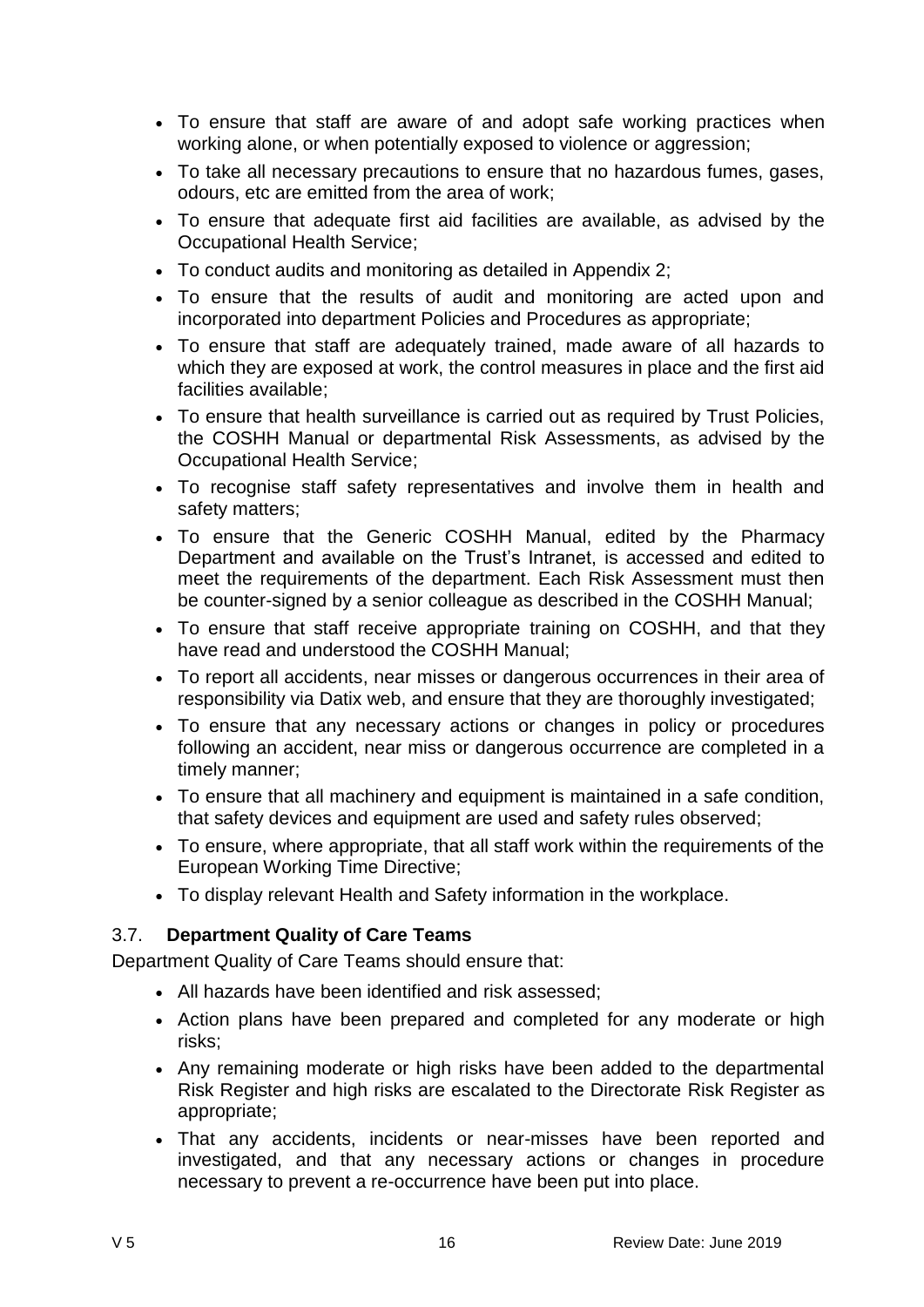# <span id="page-16-0"></span>3.8. **Estates Managers**

Operational Estates has designated Estates Managers with the following specific responsibilities:

- Authorised Person Electrical Low Voltage;
- Authorised Person Piped Medical Gases;
- Responsible Person (Legionella);
- Senior Operational Manager and Senior Authorised Person (Decontamination);
- Responsible Officer (Hazardous Waste);
- Authorised Person (Management of Asbestos);

These Estates Managers will manage and advise on various aspects of their specific duties, as required by regulations, guidelines and Trust procedures. They will ensure that all statutory monitoring, inspection and maintenance requirements are met as appropriate.

In addition, they will collaborate to ensure that the requirements of the Pressure Systems Safety Regulations 2000, the Gas Safety (Installation and Use) Regulations 1998 and the Lifting Operations and Lifting Equipment Regulations 1998 for maintenance and inspection are complied with.

# <span id="page-16-1"></span>3.9. **The Fire Advisor**

The Fire Advisor will advise on all aspects of fire prevention and precautions, fire drills, alarm systems, fire procedures and fire training.

# <span id="page-16-2"></span>3.10. **Radiology Services Manager and Medical Exposure Committee**

The Radiology Services Manager is responsible for maintaining Radiation Safety within the Trust, in compliance with the Ionising Radiation Regulations 1999 and the Ionising Radiation (Medical Equipment) Regulations 2000. He/she will ensure the safe operation and maintenance of all relevant equipment, and that staff and environmental monitoring takes place as required. The Radiology Services Manager is a member of the Medical Exposures Committee which reports to the Improving Patient Safety Steering Group.

# <span id="page-16-3"></span>3.11. **COSHH Pharmacist**

The COSHH Pharmacist will be responsible for editing and maintaining the Trust COSHH Manual, as described in the COSHH Policy. He/she will also provide training for Salus Book Holders and advice for staff.

# <span id="page-16-4"></span>3.12. **Local Security Management Specialists (Acute & Community)**

The Local Security Management Specialists are responsible for providing a specialist advisory and monitoring role to ensure that the Trust delivers an environment that is safe and secure, to help ensure that the highest standards of clinical care can be made available to patients.

They ensure that information, instruction and training is delivered in order to create a pro-security culture within the Trust.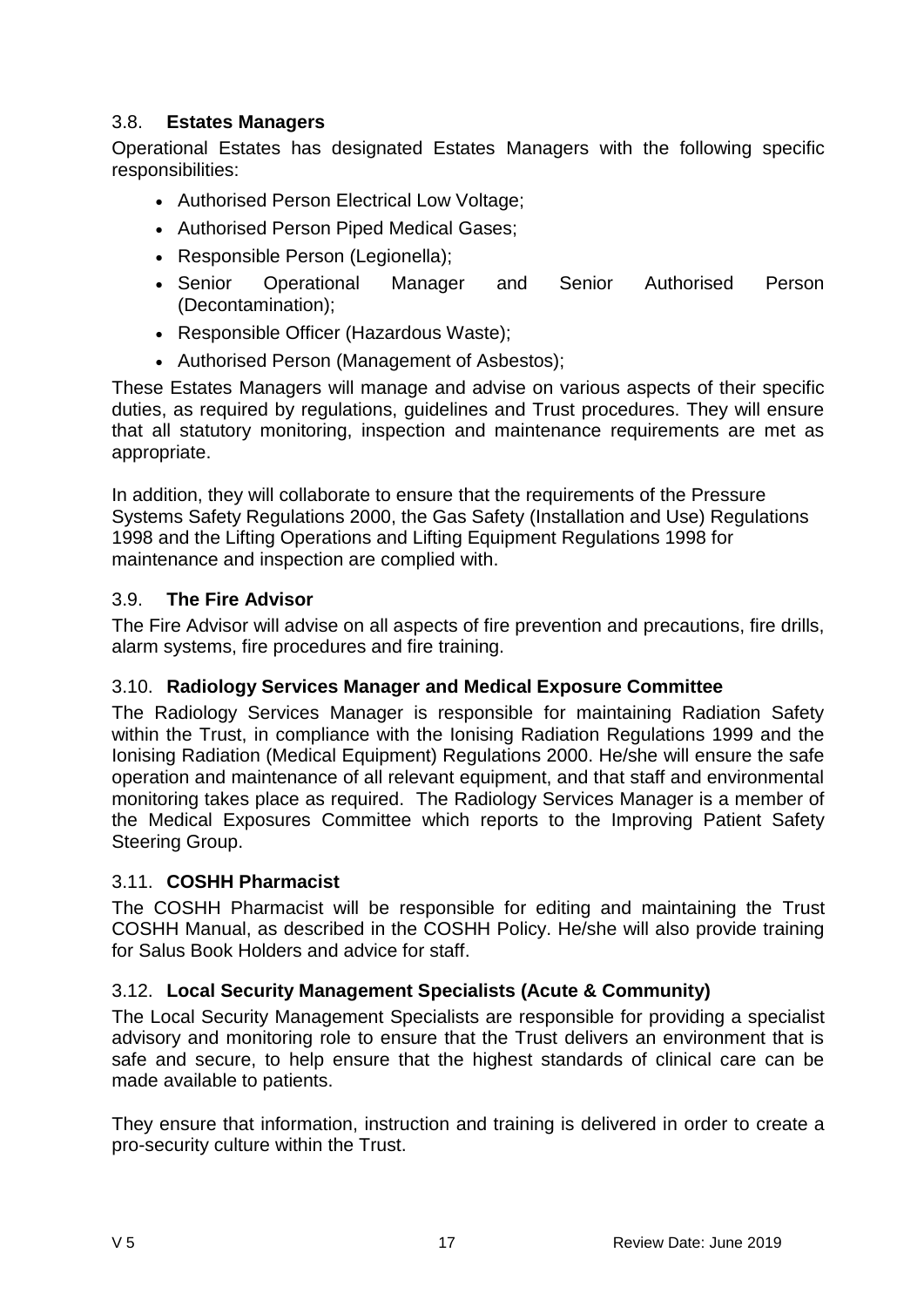# <span id="page-17-0"></span>3.13. **All Employees**

All employees have the following general responsibilities in addition to any specific responsibilities delegated to them:

- To be aware of the Trust Health and Safety Policy together with any appropriate Departmental Policy;
- To take reasonable care for the health and safety of themselves and any other persons who may be affected by their acts or omissions at work;
- To co-operate with the Trust to enable the statutory obligations for health and safety to be fulfilled;
- To be familiar with department Health and Safety documents and procedures and to implement these;
- To observe safety rules at all times, wear appropriate personal protective equipment and utilise safety devices where advised and appropriate;
- To report all accidents, dangerous occurrences, hazards, damage and near misses to their immediate manager at once.

# <span id="page-17-1"></span>3.14. **The Occupational Health Service**

The Occupational Health Service will give advice on the work environment and the inter-relationship between work and health taking account of the requirements of any relevant legislation concerning the health and safety of people at work. Their responsibilities are:

- To provide advice when required to the Trust and individual risk assessors/managers on any requirement for health surveillance in relation to health hazards identified through risk assessment procedures;
- To review all staff injuries reported to them by Risk Management, ensuring all necessary care and follow-up has taken place;
- To report to the Health and Safety Executive any staff injuries or industrial diseases that are covered by RIDDOR Regulations;
- To collate statistics of staff inoculation incidents, for onward reporting to Trust committees and external monitoring organisations;
- To examine specific local health and safety issues in cases where local procedures have been exhausted, or where there is reason to believe there may be implications for other workplaces.

#### <span id="page-17-2"></span>3.15. **Workforce Development**

Workforce Development will maintain central records of which Salus Control Book Holders and Managers have received Salus Control Book training, and any other relevant Health and Safety training.

They will also retain records of all staff attending Health and Safety training and retain records of all Mandatory and Essential training completed by employees, as indicated in the Trust's Training Policy.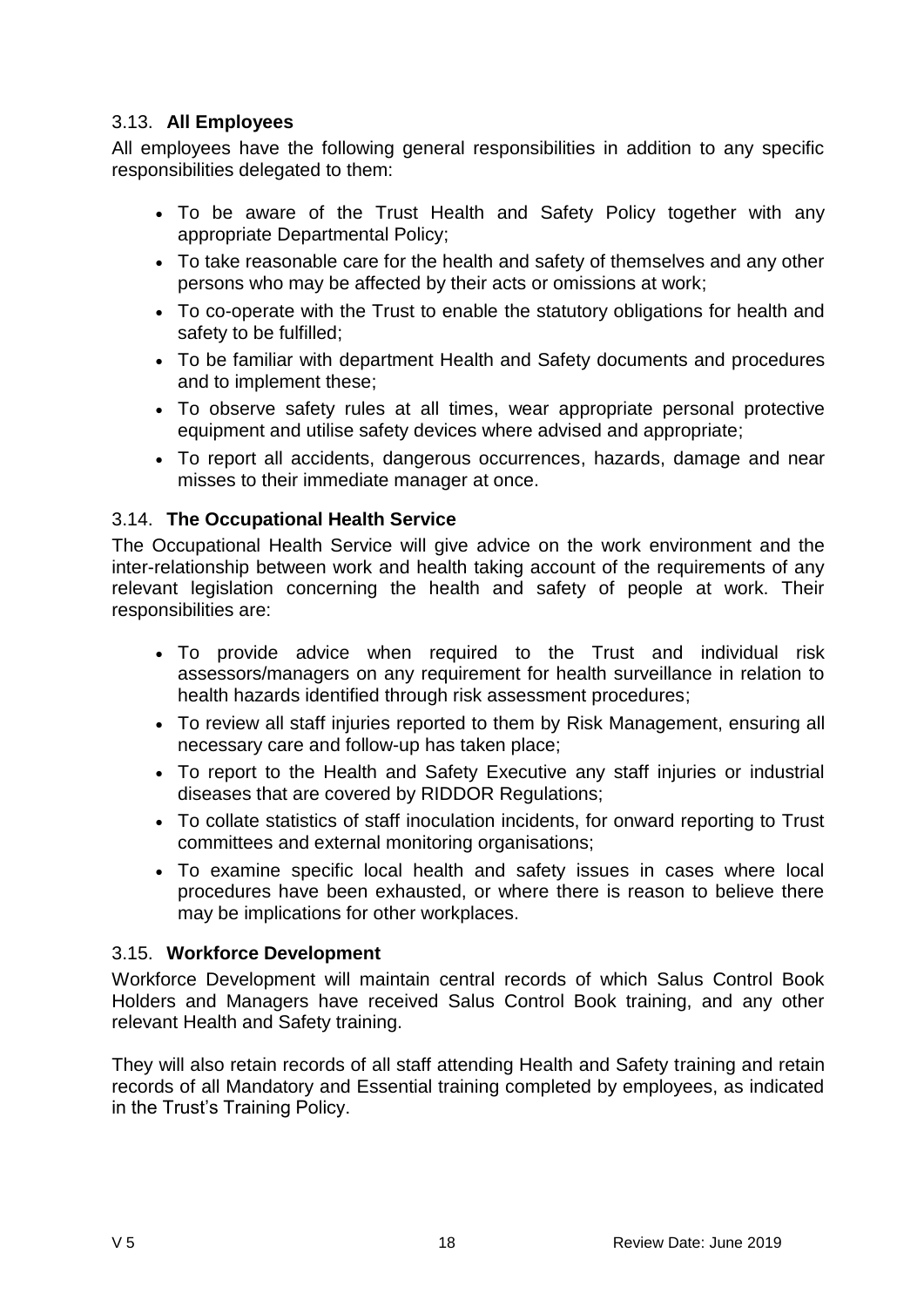# <span id="page-18-0"></span>3.16. **The Providing a Safe Environment Steering Group**

The Providing a Safe Environment Steering Group will strive to improve the Trust's awareness of risk and ability to manage it. By monitoring the implementation and working of this policy it will:

- Create a safe environment for staff, patients and visitors;
- Ensure appropriate planning and preparation for emergencies such as fire, Major Incident (Majax), winter bed pressures and weather-related issues;
- Reduce claims and expenditure on insurance.

It will receive reports from the following subgroups, each of which has its own Terms of Reference and minutes, available on the intranet:

# <span id="page-18-1"></span>3.16.1. The Equipment Group (TEG)

This group oversees all aspects of medical equipment, to ensure that procurement, purchasing, storage, issue, staff training, use, cleaning, maintenance and disposal are conducted safely and cost-effectively. This ensures timely availability of safe, suitable equipment at the point of care, with use by appropriately trained staff and a planned programme of maintenance, repair and replacement.

#### <span id="page-18-2"></span>3.16.2. The Fire Safety Managers Group

This has responsibility for ensuring the implementation of safe working systems, staff training and equipment maintenance for the prevention of fire.

#### <span id="page-18-3"></span>3.16.3. The Health and Safety Committee

The committee has specific responsibility to promote co-operation between the Trust and employees in instigating, developing and undertaking measures to ensure the health and safety at work of employees. The Health and Safety Committee gives management the opportunity to discuss with employee representatives the general matters about which the workforce must be consulted.

To ensure it covers all relevant issues, the committee will agree some standing items for the agenda and allow for other items to be added as necessary. It will consider such items such as:

- Accident Records and notifiable diseases statistics and trends;
- Accident investigations and subsequent action; inspections of the workplace by enforcing authorities, management or employee health and safety representatives;
- Consideration of reports and factual information provided by inspectors of the enforcing authorities appointed under the Health and Safety at Work etc Act 1974. This will also include fire reports on Trust premises.
- Consideration of reports which health and safety representatives may wish to submit.
- Assistance in the development of safety rules and safe systems of work.
- Monitoring the effectiveness of the safety content of employee training.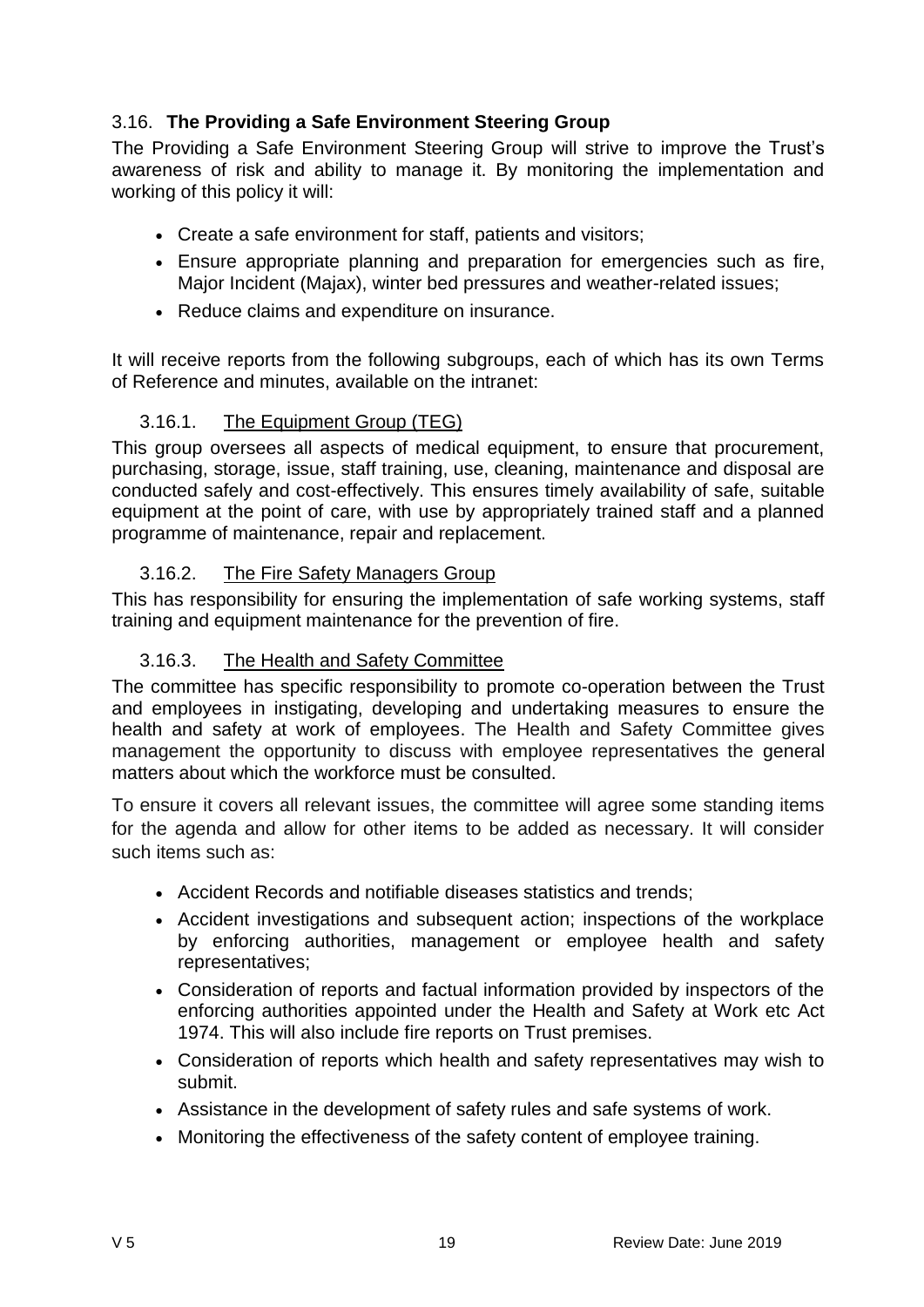- Monitoring the adequacy of health and safety communication and publicity in the workplace.
- The provision of links with the appropriate inspectorates of the enforcing authorities.
- The examination of specific local health and safety issues in cases where local procedures have been exhausted, or where there is reason to believe there may be implications for other workplaces.

If the health and safety committee is discussing accidents, the aim is to prevent them from happening again, not to give blame. The committee will:

- Examine the facts in an impartial way;
- Consider what precautions might be taken;
- Recommend appropriate actions;
- Monitor progress with implementing the health and safety interventions.

#### <span id="page-19-0"></span>3.16.4. The Medical Gas Committee

This committee has the following main objectives:

- To maintain and develop safe and reliable systems for the management of Medical Gases within the Trust;
- To monitor, review and update an operational medical gas policy, and procedures that underpin that policy;
- To ensure education, training and validation of all staff using medical gases;
- To act on clinical incidents involving medical gases to reduce the risk of errors in liaison with the Medical Safety Committee;
- To undertake risk assessment where appropriate and ensure compliance with HTM02;
- To receive quarterly test results of medical air and other gas testing in line with statutory requirements;
- To ensure that all Department of Health and NPSA alerts on medical gases are disseminated to all relevant staff within the Trust and suitable action is taken and reported;
- To plan business continuity for medical gases;
- To review the financial management of medical gases to ensure best value for money and propose changes in practice as required.

#### <span id="page-19-1"></span>3.16.5. Site Surgery and Security Forum

The Site Surgery and Security Forum will provide a Trust-wide forum for the discussion of security measures and make recommendations for appropriate action within the Trust for patients, staff and property.

#### <span id="page-19-2"></span>3.16.6. Sustainability Group

This group will drive and shape the development of the Trust's Sustainability Strategy in line with the NHS Sustainable Development Unit's NHS Carbon Reduction Strategy for England.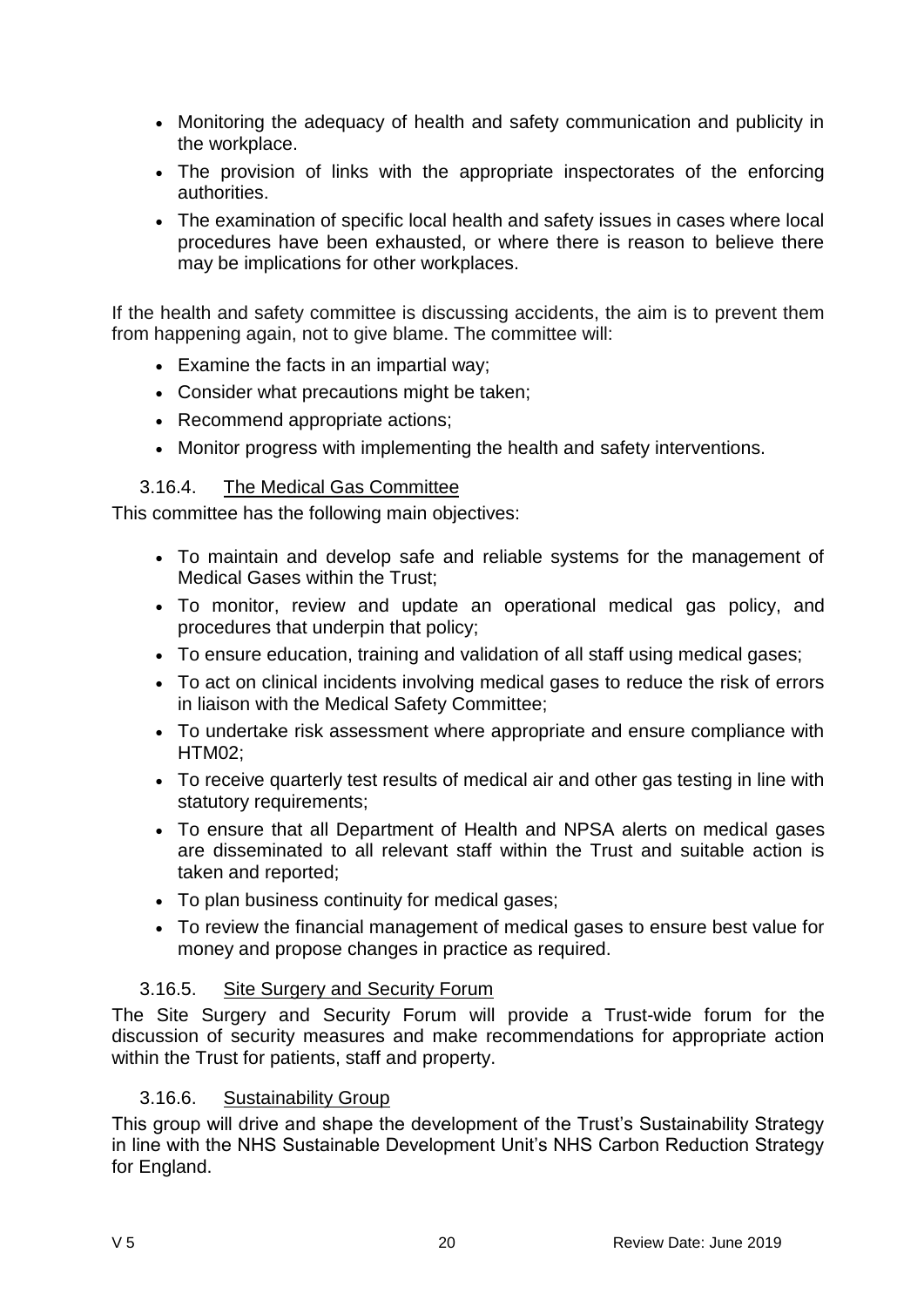# <span id="page-20-0"></span>3.16.7. Internal Patient Environment Action Group (PEAG)

The group shall review the quality of the patient environment.

# <span id="page-20-1"></span>3.17. **Trade Union Health and Safety Representatives**

The Trust will recognise Health and Safety Representatives from those organisations which are recognised for negotiating purposes under the Trust Trade Union Recognition Agreement, and will ensure that the arrangements for their appointment are in accordance with the appropriate regulations, codes of practice and guidance notes. Health and Safety representatives should:

- Raise any health and safety issues of concern with the relevant department manager in the first instance;
- Co-operate with one another (if different organisations) on health and safety matters;
- Escalate any issues of concern that cannot be resolved at department level to the directorate management team;
- Escalate any issues of concern that cannot be resolved at directorate level to the Trust's Health and Safety Committee, via the staff side members of that committee;
- In areas where there is more than one organisation with a Health and Safety Representative agree with one another, when asked to attend the managers' monitoring visits, who should attend.

As described in regulation 4(2) of the Safety Committee and Safety Representatives, Regulations 1977, the Trust will permit health and safety representatives paid time as is necessary to perform their functions. This includes attending meetings of health and safety committees, where they attend as a health and safety representative in connection with any of the functions in regulation 4(1). They will also ensure that suitable facilities and assistance are made available to them for them to carry out their functions.

# <span id="page-20-2"></span>3.18. **Falls Prevention Lead**

The Falls Prevention Lead has main responsibility for reducing and managing patient slips, trips and falls on Trust premises, and for reporting to the HSE any patient incidents that are covered by RIDDOR Regulations.

# <span id="page-20-3"></span>3.19. **Infection Prevention and Control/Communicable Diseases**

The Director for Infection Prevention and Control will advise on all aspects of infection prevention and control, in liaison with the Consultant for Communicable Disease Control at the Public Health England (when appropriate).

# <span id="page-20-4"></span>**4. POLICY DEVELOPMENT AND EQUALITY**

Appropriate stakeholders were identified and involved in the development of this policy and this is recorded in the original version. This policy has undergone Stage 1 Equality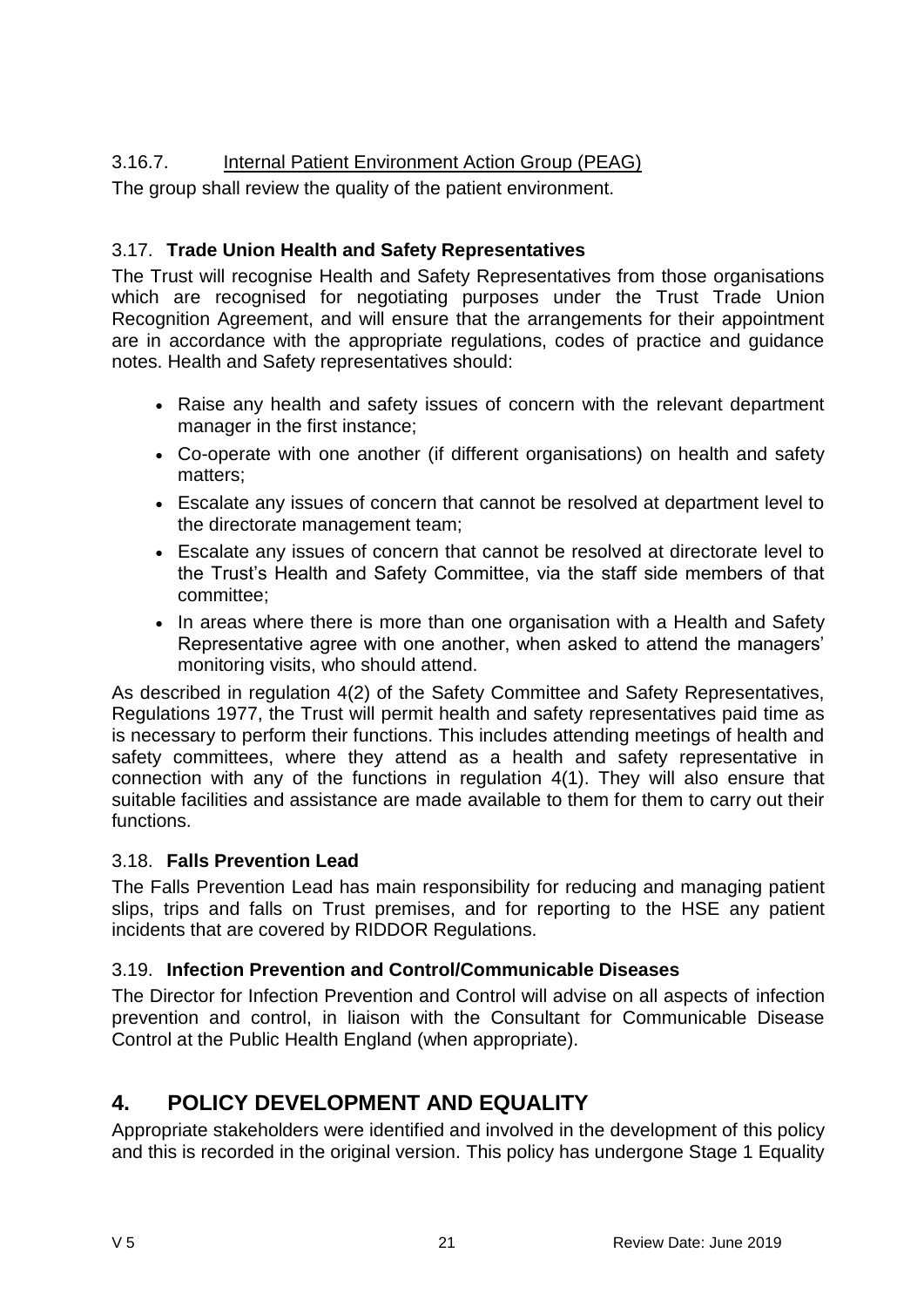Impact Assessment screening and does not require a full Stage 2 Equality Impact Assessment.

# <span id="page-21-0"></span>**5. CONSULTATION, APPROVAL AND RATIFICATION PROCESS**

The consultation process adopted in the review of this version of the policy included circulation of drafts and discussions with key stakeholders identified in Appendix 1.

This policy has wide significance across the Trust. It will be approved and ratified by the Trust Providing a Safe Environment Steering Group.

# <span id="page-21-1"></span>**6. DOCUMENT CONTROL**

The current policy will be available on the Trust Intranet for read access only, in the Health and Safety section of Trust Wide.

As the policy replaces a previous version, the old policy will be archived within the electronic document library as evidence of a previous policy. The front page of the policy will indicate the version number, the approving body and the date of approval, along with the next review date.

Copies of this document should not be printed unless it is absolutely necessary, as there is a risk that out of date copies may be in circulation.

Copies of this document will be available via the intranet. Requests for this policy in an alternative language or format (such as Braille, audiotape, large print etc.) will be considered and obtained whenever possible.

# <span id="page-21-2"></span>**7. DISSEMINATION AND IMPLEMENTATION**

Notification of this updated policy will be by e-mail to managers and Salus Control Book Holders, with an entry in the Staff Bulletin and by posting on the intranet.

All new staff attending the Trust's Induction Day will be made aware of this policy. It is also the responsibility of managers to ensure that new staff receive specific information about this policy, and it should be part of any local induction.

Managers must also ensure that existing staff are made aware of the Policy, and that any changes to this Policy are effectively communicated within their areas of responsibility.

The implementation process will commence upon approval of this policy. It is the responsibility of Managers and Salus Control Book Holders to ensure that the requirements of this policy are implemented in their department in a timely manner.

Training will be provided in staff induction sessions and completion of an eLearning health and safety module must be completed by all staff once every 5 years.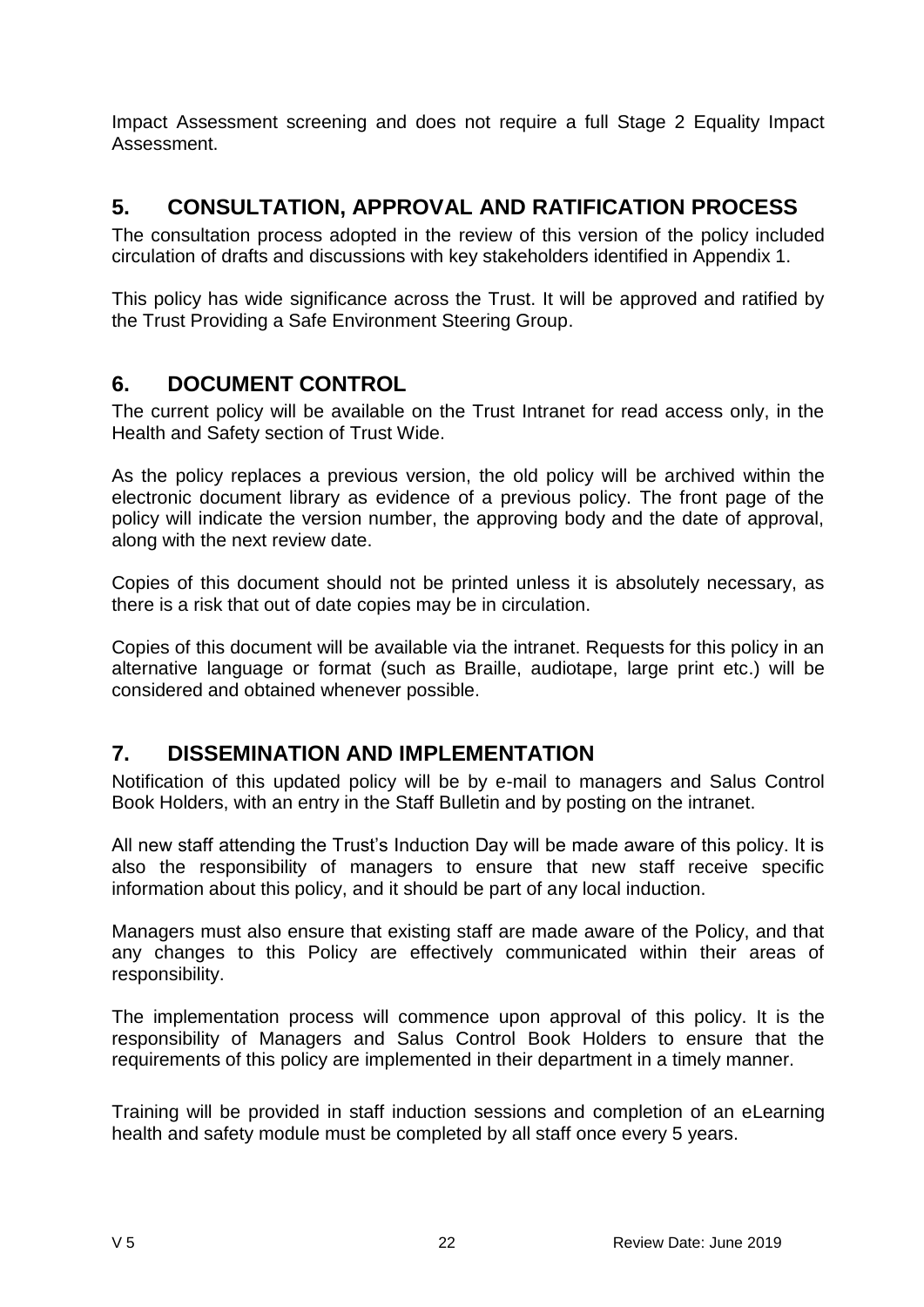SALUS training sessions covering a variety of topics will be made available to all SALUS Health & Safety Control Book Holders on an annual basis.

# <span id="page-22-0"></span>**8. MONITORING, COMPLIANCE AND EFFECTIVENESS**

# <span id="page-22-1"></span>8.1. **Standards/Key Performance Indicators**

This Policy aims to meet the requirements of the law and the standards required by the Trust's insurers in order to be considered a low-risk organisation.

The relevant key performance indicators to demonstrate compliance with this objective are detailed in Appendix 2.

# <span id="page-22-2"></span>8.2. **Process for Monitoring Compliance**

The overall objective of the Trust's Health and Safety Policy is to improve standards of health and safety at work. Its implementation and the extent to which objectives are achieved will be carefully monitored and audited as detailed in Appendix 2. Where this identifies deficiencies, recommendations and action plans will be developed and changes implemented accordingly. Similarly, reviews will be carried out where indicated to be necessary by the issue of further guidance from e.g. the Health and Safety Executive, Department of Health, the Trust's insurers or the Trust's Health and Safety Committee.

The Chief Operating Officer will be available to advise on the application of this Policy and legislation.

Evidence of effective management of Health and Safety within the Trust will also be via department Quality of Care Teams and the Corporate, Directorate and Departmental Risk Registers. The designated Salus Control Book Holders within each department will ensure health and safety risks are reflected in the departmental risk registers as appropriate. Risks are then mitigated, escalated and monitored as part of the overall process for managing risk within the Trust's governance and risk management arrangements.

The monitoring, audit and feedback process are summarised in Appendix 2.

# <span id="page-22-3"></span>**9. REFERENCE DOCUMENTS**

This policy should be read in conjunction with the following legislation, guidance and regulations:

• Health and Safety at Work etc. Act 1974

The primary piece of legislation covering occupational health and safety in the UK.

COSHH Regulations 2002 (as amended)

COSHH sets out eight basic measures that employers and sometimes employees must take to control exposure to hazardous substances to prevent ill health.

Management of Health and Safety at Work Regulations 1999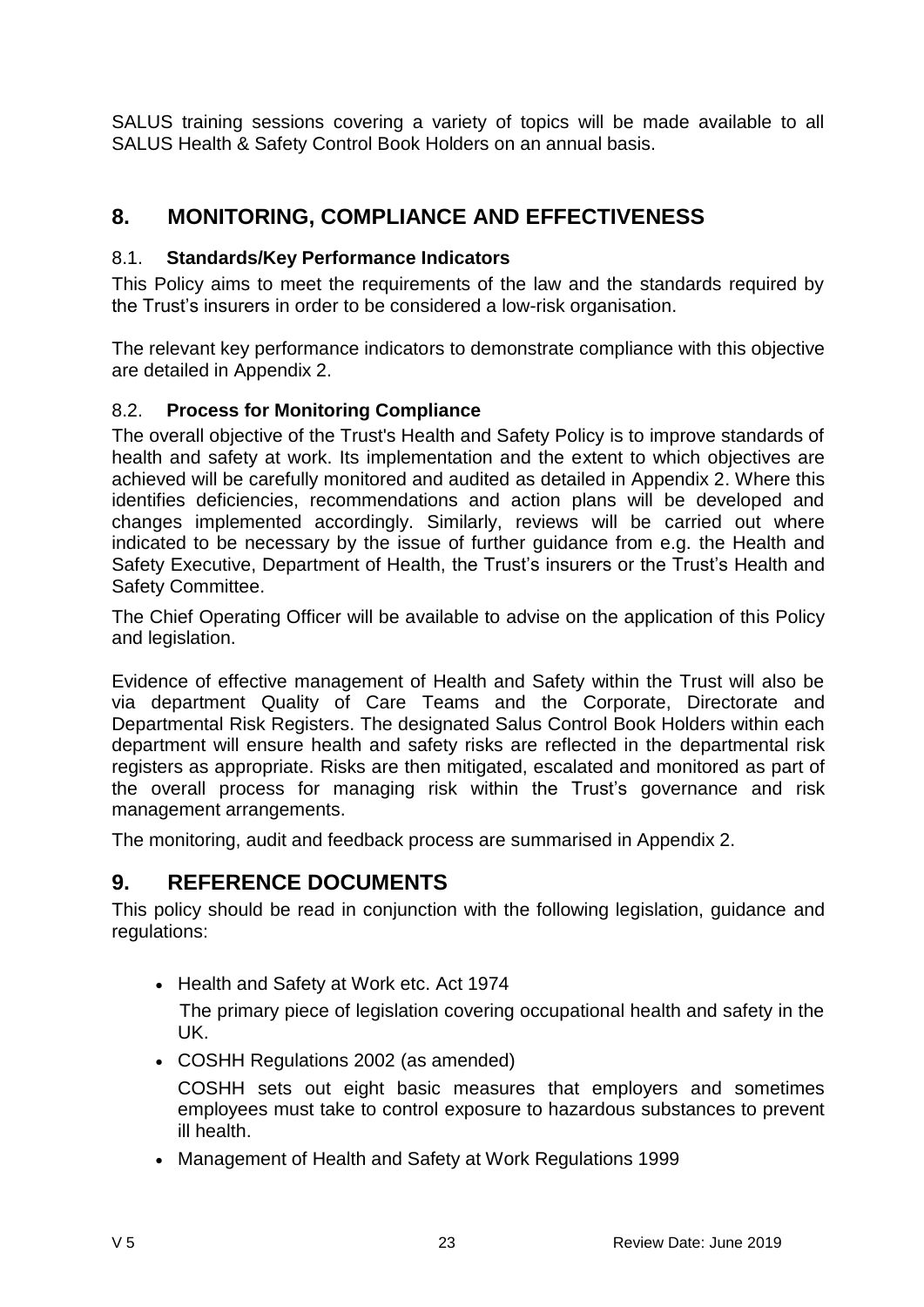Describes employer's obligations in respect of the health and safety of workers, including fire safety.

• Safe Management of Healthcare Waste HTM 07-01 (updated 2013)

National guidance issued by the Department of Health for the safe classification, segregation, collection, storage, handling, transport, treatment and disposal of waste.

• Salus Health and Safety Control Books

The management tool used by HDFT which contains guidance notes, auditable checklists and risk assessments for managers to use and complete.

# <span id="page-23-0"></span>**10. ASSOCIATED DOCUMENTATION**

The following Trust Policies should be consulted for specific information on individual subjects covered by this Policy:

- Asbestos Policy [click here](http://nww.hdft.nhs.uk/EasysiteWeb/getresource.axd?AssetID=5764&type=full&servicetype=Attachment)
- Blood-borne Virus and Inoculation Incident Policy [click here](http://nww.hdft.nhs.uk/document-search/?q=infection+control+policies)
- Section 4 of the Infection Control Policy describes the prevention and management of inoculation incidents, to protect staff from the risks associated with blood-borne viruses as far as is reasonably practicable.
- Control of Substances Hazardous to Health (COSHH) Policy [click here](http://nww.hdft.nhs.uk/document-search/?q=COSHH+Policy) The Trust policy that covers all aspects of implementing COSHH Regulations within the Trust.
- COSHH Manual [click here](http://nww.hdft.nhs.uk/corporate/department-of-governance/health-and-safety/cossh-manual/)

The Manual contains generic risk assessments for products covered by COSHH regulations that are used on Trust premises, for checking and editing by Control Book Holders or another designated member of staff.

• Electrical Safety Policy [click here](http://nww.hdft.nhs.uk/EasysiteWeb/getresource.axd?AssetID=44508&type=full&servicetype=Attachment)

This policy covers all aspects of electrical safety, including large and small equipment, as well as the emergency generators.

Fire Safety Policy [click here](http://nww.hdft.nhs.uk/document-search/?q=fire+safety+policy)

This covers all aspects of fire prevention and safety for the Trust, including details of equipment maintenance and staff training.

 Safe Handling and Disposal of Flammable and Oxidising Products Policy [click here](http://nww.hdft.nhs.uk/EasysiteWeb/getresource.axd?AssetID=40785&type=full&servicetype=Attachment)

This Policy includes details of the hazards associated with flammable products, as well as control measures to ensure their safe use.

• General Waste Management Policy [click here.](http://nww.hdft.nhs.uk/EasysiteWeb/getresource.axd?AssetID=12446&type=full&servicetype=Attachment)

This covers all aspects of waste management arrangements for the Trust, including recycling, domestic, dangerous and healthcare wastes

Healthcare Waste Policy [click here](http://nww.hdft.nhs.uk/document-search/?q=infection+control+policies)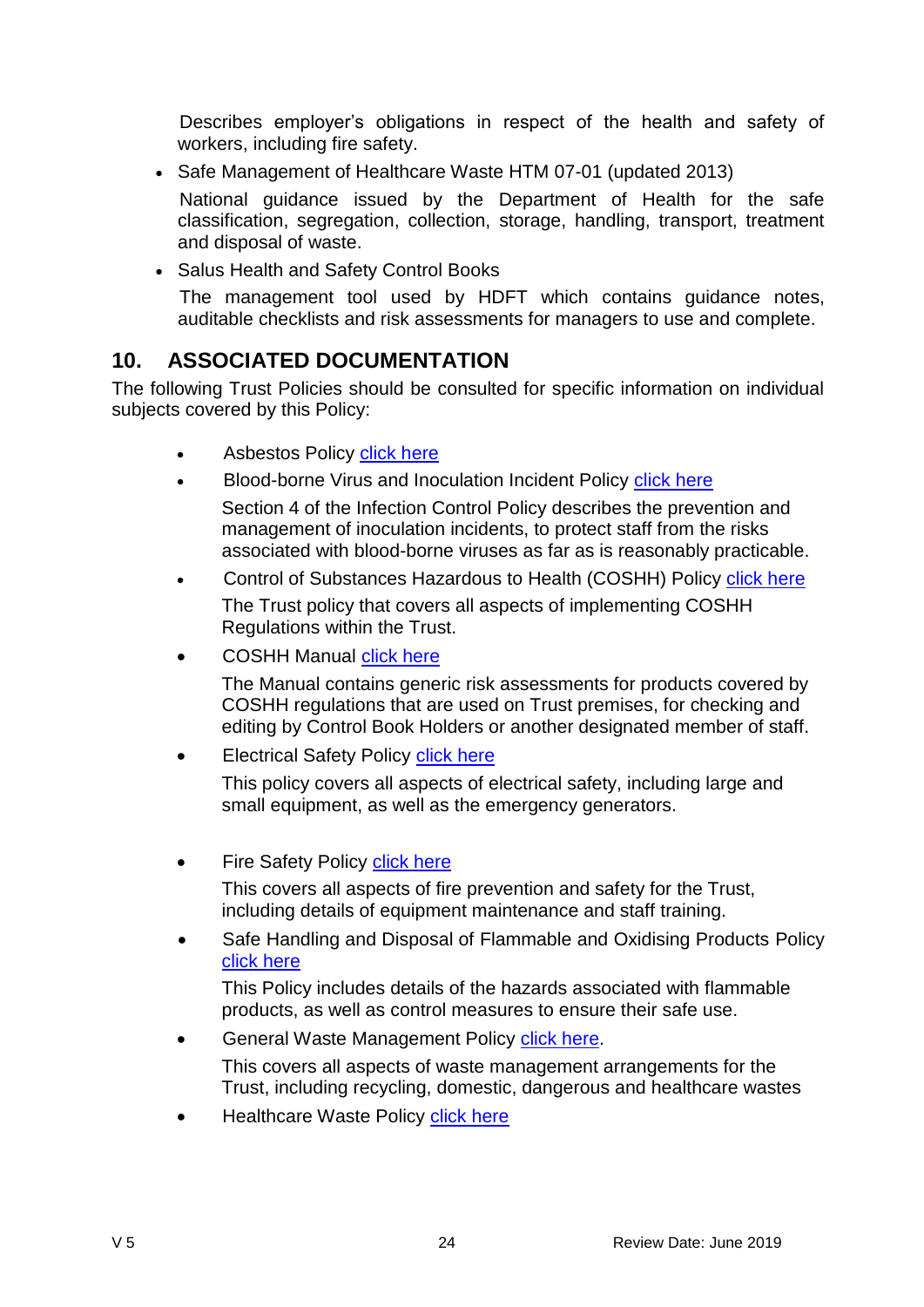Section 23 of the Infection Control Policy details the specific hazards associated with the different categories of Healthcare Waste, and the Trust procedures for implementing HTM 07-01.

- Infection Control Policy [click here](http://nww.hdft.nhs.uk/document-search/?q=infection+control+policies)
	- This policy includes sections covering various aspects of health and safety, including blood-borne viruses, inoculation injuries, spillage body fluids and healthcare waste.
- Water Safety Policy [click here](http://nww.hdft.nhs.uk/EasysiteWeb/getresource.axd?AssetID=15365&type=full&servicetype=Attachment)
- Lone Workers Policy [click here](http://nww.hdft.nhs.uk/document-search/?q=lone+workers+policy)

This describes the arrangements and control measures for ensuring the personal safety of Trust staff working alone, whether on or away from Trust premises.

Medical Equipment Policy [click here](http://nww.hdft.nhs.uk/EasysiteWeb/getresource.axd?AssetID=45736&type=full&servicetype=Attachment)

The policy describes the arrangements for ensuring that medical devices are properly installed, used, stored, maintained, tested, cleaned, serviced and replaced appropriately, taking account of relevant legislation, manufacturer's instructions and relevant expert guidance.

Medical Gas Policy [click here](http://nww.hdft.nhs.uk/EasysiteWeb/getresource.axd?AssetID=20555&type=full&servicetype=Attachment)

This policy describes the arrangements for the safe management of medical gases via pipelines or cylinders throughout HDFT.

Moving and Handling Policy [click here](http://nww.hdft.nhs.uk/document-search/?q=moving+and+handling+policy)

The policy details the requirements for managing and controlling the risks associated with all manual handling tasks within the Trust, including patients, equipment and any other items that require care.

Security Policy [click here](http://nww.hdft.nhs.uk/document-search/?q=security+policy)

This details the arrangements and control measures for ensuring the security of Trust buildings, assets, staff and visitors.

Slips, Trips and Falls Policy [click here](http://nww.hdft.nhs.uk/document-search/?q=slips%2C+trips+and+falls)

This policy sets out to minimise slips, trips and falls to patients, staff and visitors etc. are prevented on Trust premises, and provide guidance on the management of falls across the Trust.

• Violence and Aggression Policy [click here](http://nww.hdft.nhs.uk/document-search/?q=violence+and+aggression+policy)

This policy describes the management and control of violence and aggression towards staff from patients, relatives and visitors.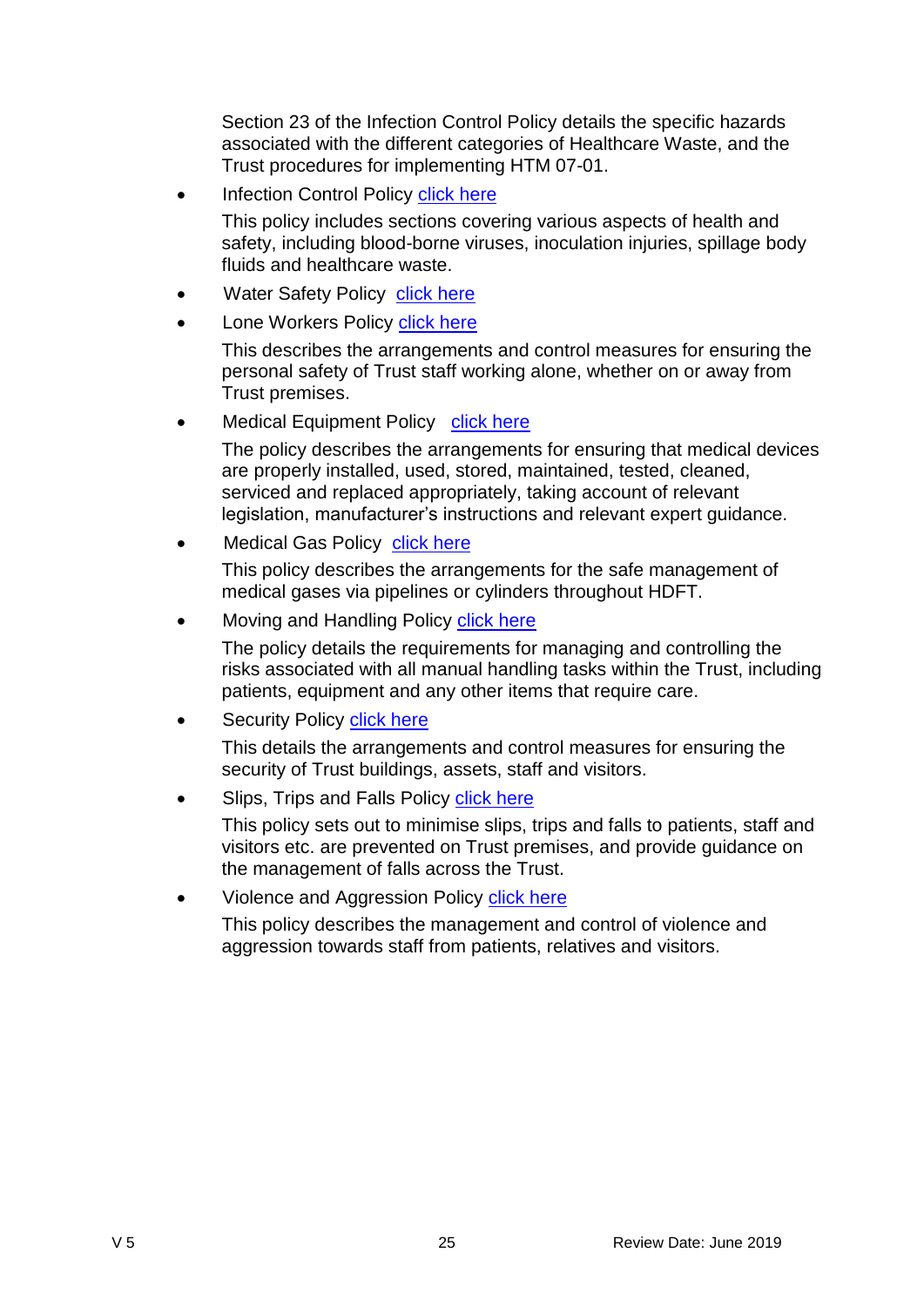# <span id="page-25-0"></span>**11. APPENDICES**

| Appendix 1 | <b>Consultation Summary</b>            |
|------------|----------------------------------------|
| Appendix 2 | Monitoring, Audit and Feedback Summary |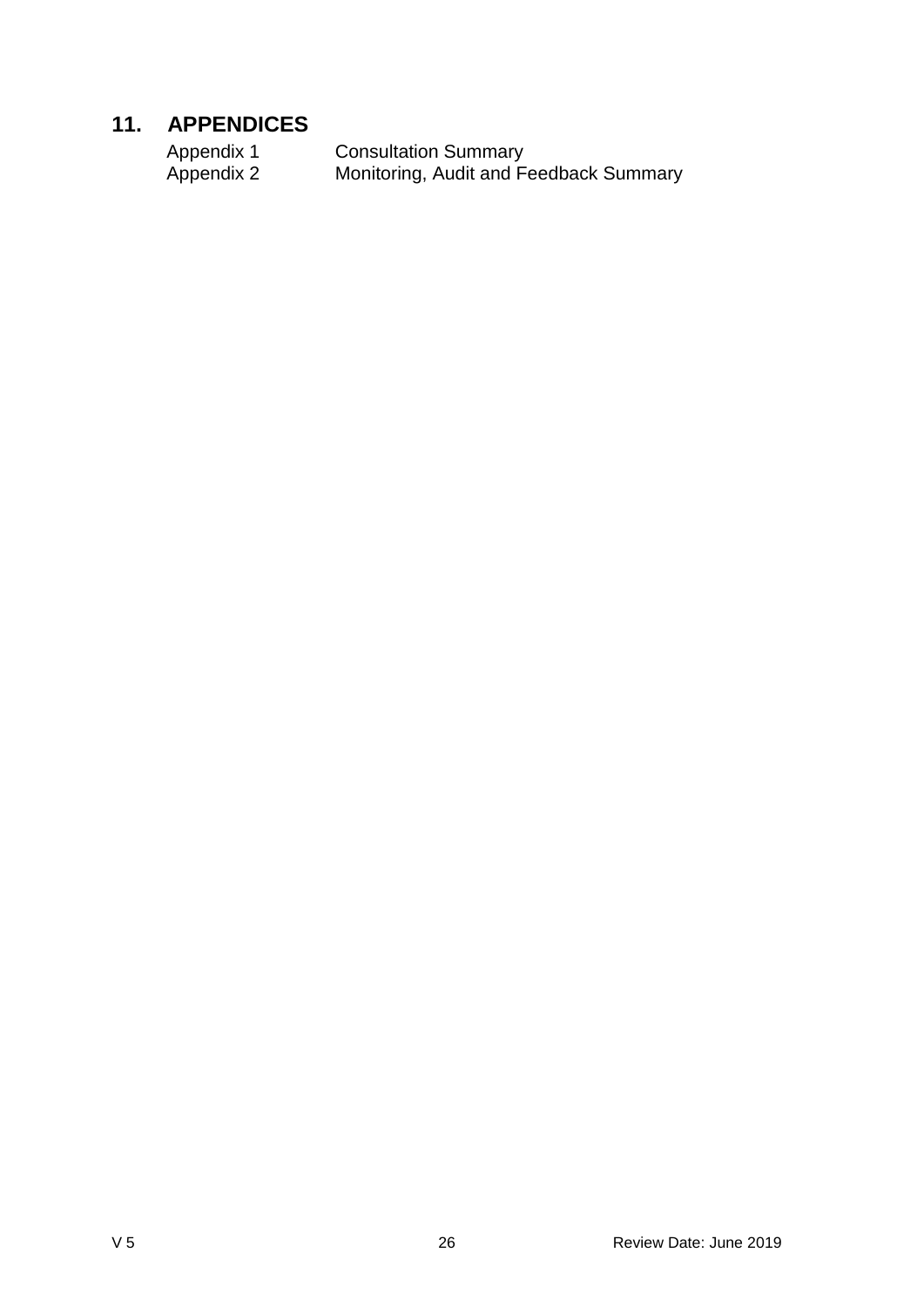# <span id="page-26-0"></span>11.1. **Appendix 1 Consultation Summary**

| Those listed opposite have             | <b>Chief Operating Officer</b>                                 |  |  |  |
|----------------------------------------|----------------------------------------------------------------|--|--|--|
| been consulted and<br>comments/actions | Health and Safety Committee Staff-side chair                   |  |  |  |
| incorporated as required.              | Local Security Management Specialists - Acute and<br>Community |  |  |  |
|                                        | <b>Occupational Health Services</b>                            |  |  |  |
|                                        | <b>Infection Prevention &amp; Control</b>                      |  |  |  |
|                                        | Deputy Director of Governance                                  |  |  |  |
|                                        | Deputy Director of Estates                                     |  |  |  |
|                                        | <b>Operational Directors/Senior Management Leads</b>           |  |  |  |
|                                        | <b>Health and Safety Committee</b>                             |  |  |  |
|                                        | <b>Providing a Safe Environment Steering Group</b>             |  |  |  |
|                                        | Radiology Services Manager                                     |  |  |  |
|                                        |                                                                |  |  |  |
|                                        |                                                                |  |  |  |
|                                        |                                                                |  |  |  |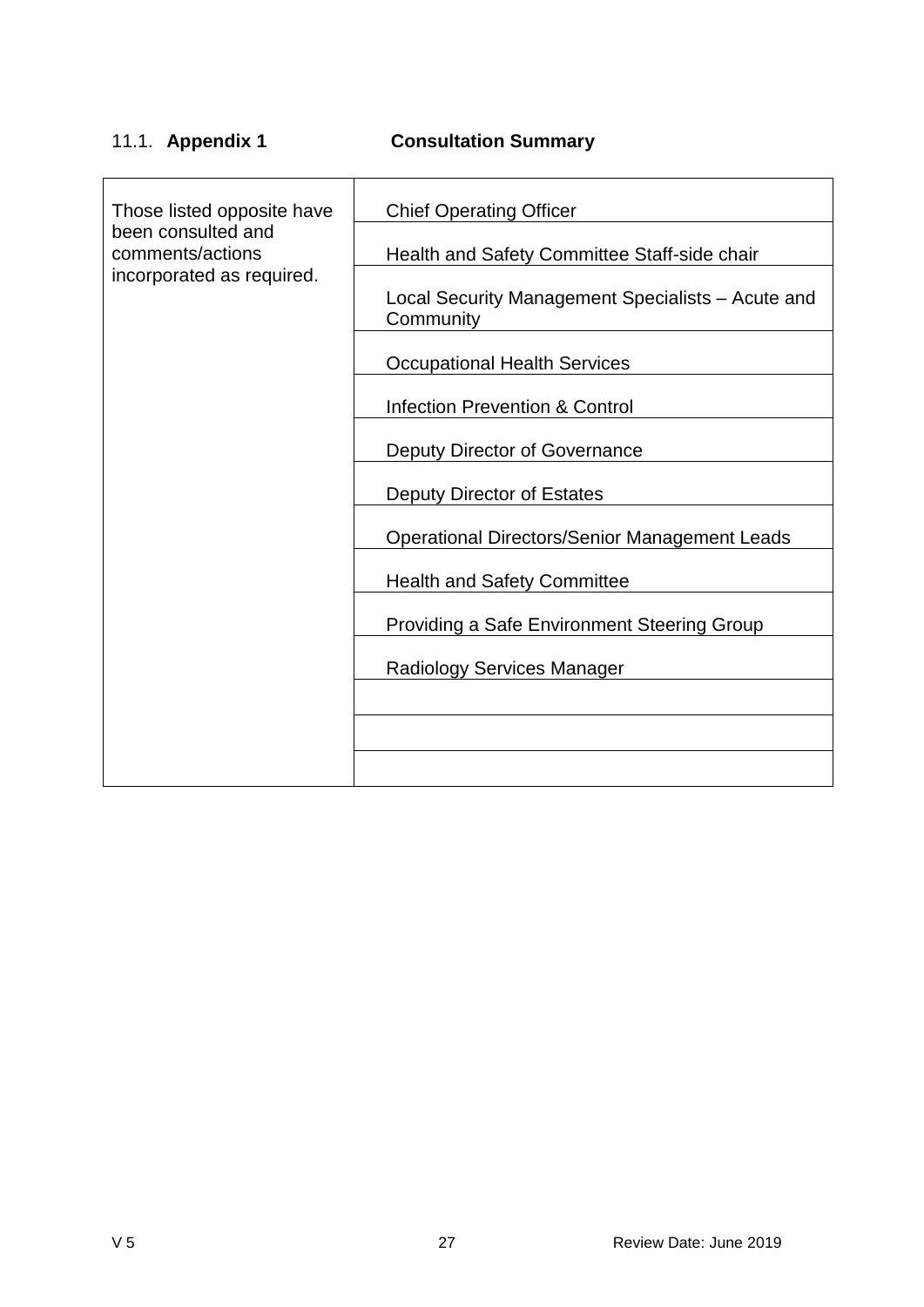# <span id="page-27-0"></span>11.2. **Appendix 2: Monitoring, Audit and Feedback Summary**

| Audit /<br><b>Monitoring</b><br>Criteria e.g.                                                                                                                                                   | Audit /<br><b>Monitoring</b><br>questions                                                                                                                                               | Audit /<br><b>Monitoring</b><br>performed<br>by                                                   | Audit /<br><b>Monitoring</b><br>frequency           | Audit /<br><b>Monitoring</b><br>reports<br>distributed<br>to                                                         | <b>Action</b><br>plans<br>approved<br>and<br>monitored<br>by                                                                                       |
|-------------------------------------------------------------------------------------------------------------------------------------------------------------------------------------------------|-----------------------------------------------------------------------------------------------------------------------------------------------------------------------------------------|---------------------------------------------------------------------------------------------------|-----------------------------------------------------|----------------------------------------------------------------------------------------------------------------------|----------------------------------------------------------------------------------------------------------------------------------------------------|
| System in place<br>to ensure that<br>annual risk<br>assessments and<br>health and safety<br>training are<br>available.                                                                          | Have training<br>sessions been<br>made available?<br>How many<br><b>Control Book</b><br>Holders have<br>received training?<br>What subjects<br>have Holders<br>received training<br>in? | Deputy<br>Director of<br><b>Facilities</b><br>Training<br>Department                              | Annually                                            | Health and<br>Safety<br>Committee<br>Providing a<br>Safe<br>Environment<br>Steering<br>Group                         | Providing a<br>Safe<br>Environment<br>Steering<br>Group                                                                                            |
| System in place<br>to ensure that<br><b>Control Book</b><br>documentation<br>and risk<br>assessments are<br>being undertaken<br>and reviewed.                                                   | Has a formal audit<br>of risk<br>assessments and<br><b>Control Books</b><br>been undertaken<br>by Salus<br>Occupational<br>Safety & Health?<br>Has an informal                          | Chief<br>Operating<br>Officer<br>Deputy<br>Director of<br><b>Facilities</b><br><b>Directorate</b> | Rolling<br>programme<br>over 4<br>years<br>Annually | Health &<br>Safety<br>Committee<br>Providing a<br>Safe<br>Environment<br>Steering<br>Group<br>Corporate/<br>Clinical | Providing a<br>Safe<br>Environment<br>Steering<br>Group for<br>Trust wide<br>actions<br>Corporate/<br>Clinical<br><b>Directorates</b><br>for local |
|                                                                                                                                                                                                 | peer-review of<br>each Control<br>Book been<br>undertaken<br>annually?                                                                                                                  | Operational<br>Director/<br>Senior<br>Management<br>Lead                                          | via<br>Certificate<br>οf<br>Assurance               | <b>Directorates</b>                                                                                                  | actions                                                                                                                                            |
| System in place<br>to ensure that<br>Salus books are<br>reviewed annually<br>by Control Book<br>Holders, their line<br>managers and<br>Operational<br>Directors/ Senior<br>Management<br>Leads. | <b>Have Salus</b><br><b>Control Book</b><br><b>Annual Checklists</b><br>been completed,<br>and signed off by<br>Manager and<br>Operational<br>Director/ Senior<br>Management<br>Leads?  | Operational<br>Director/<br>Senior<br>Management<br>Lead                                          | Annually<br>via<br>Certificate<br>οf<br>Assurance   | Providing a<br>Safe<br>Environment<br>Steering<br>Group                                                              | Providing a<br>Safe<br>Environment<br>Steering<br>Group                                                                                            |